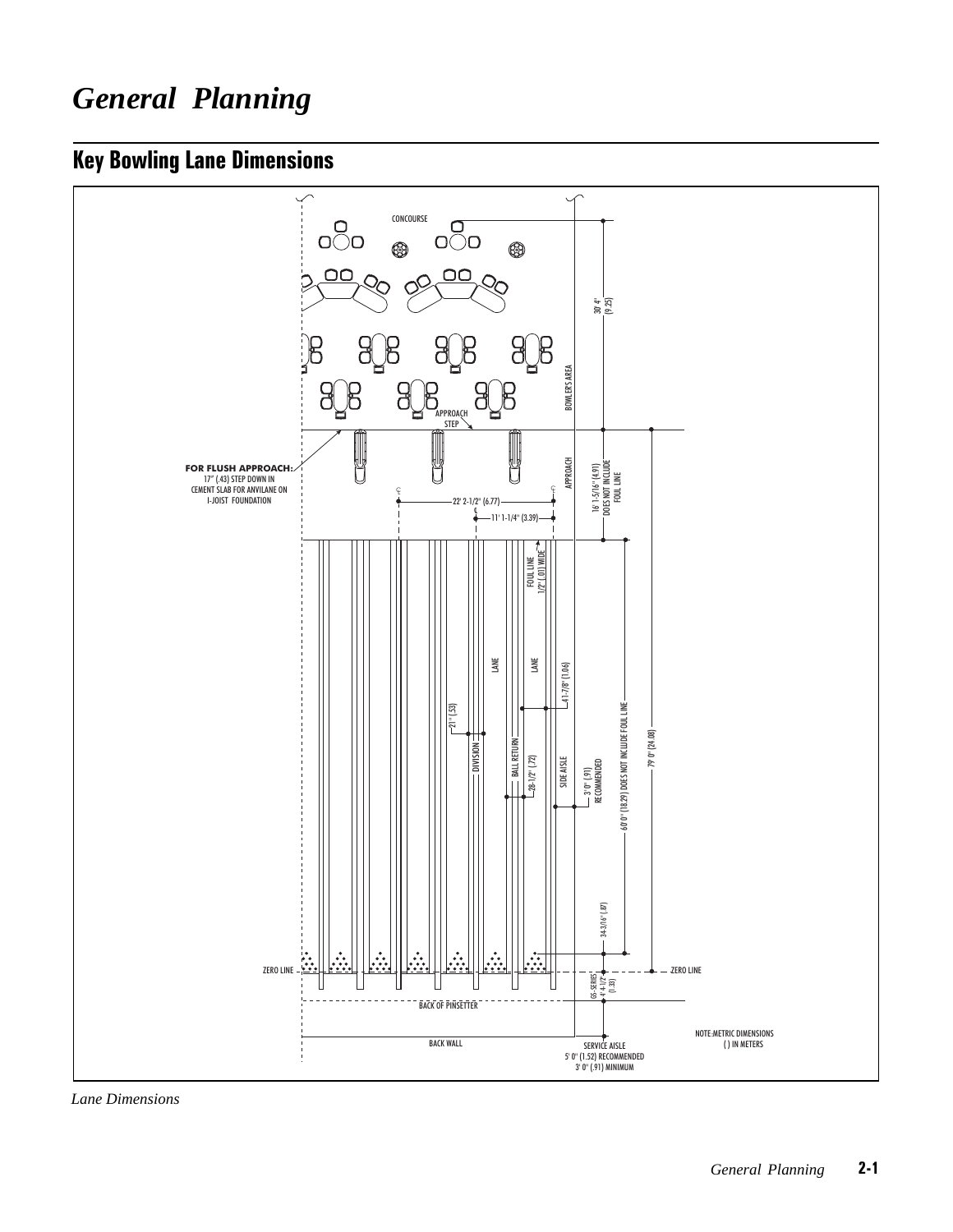# Building Width

The width of the building is determined by adding the following:

- Width/thickness of outside walls
- Side aisles
- Columns
- Lane area

## Bowling Lane Widths

The following dimensions are net measurements of the uninterrupted lane widths only, and therefore, additions should be made for columns, walls, and passages between lanes or beside them.

| No. of Uninterrupted | Minimum Width              |
|----------------------|----------------------------|
| Lanes                | 10-1/2" Returns            |
| $\overline{c}$       | 11'6'' (3.51m)             |
| $\overline{4}$       | $22'$ 7-1/4" (6.89 m)      |
| 6                    | 33' 8-1/2" (10.27 m)       |
| 8                    | 44' 9-3/4" (113.66 m)      |
| 10                   | 55' 11" (17.04m)           |
| 12                   | $67' 0-1/4'' (20.43m)$     |
| 14                   | 78' 1-1/2" (23.81m)        |
| 16                   | 89'2-3/4" (27.20m)         |
| 18                   | 100'4" (30.58m)            |
| 20                   | $111'5-1/4''$ (33.97m)     |
| 22                   | $122'$ 6-1/2" (37.35m)     |
| 24                   | 133'7-3/4" (40.74m)        |
| 26                   | 144'9" (44.12m)            |
| 28                   | $155'10-1/4''(47.5m)$      |
| 30                   | $166' 11 - 1/2$ " (50.89m) |
| 32                   | 178'0-3/4" (54.27m)        |
| 34                   | 189'2" (57.66m)            |
| 36                   | 200'3-1/4" (61.04m)        |
| 38                   | $211'4 - 1/2''$ (64.43m)   |
| 40                   | 222' 5-3/4" (67.81m)       |
| 42                   | 233'7" (71.20m)            |
| 44                   | 244'8-1/4" (74.58m)        |
| 46                   | 255'9-1/2" (77.97m)        |
| 48                   | 266'10-3/4" (81.35m)       |

*NOTE: For each additional pair of lanes above 48 lanes, add 11' 1-1/4" (3.38 m)*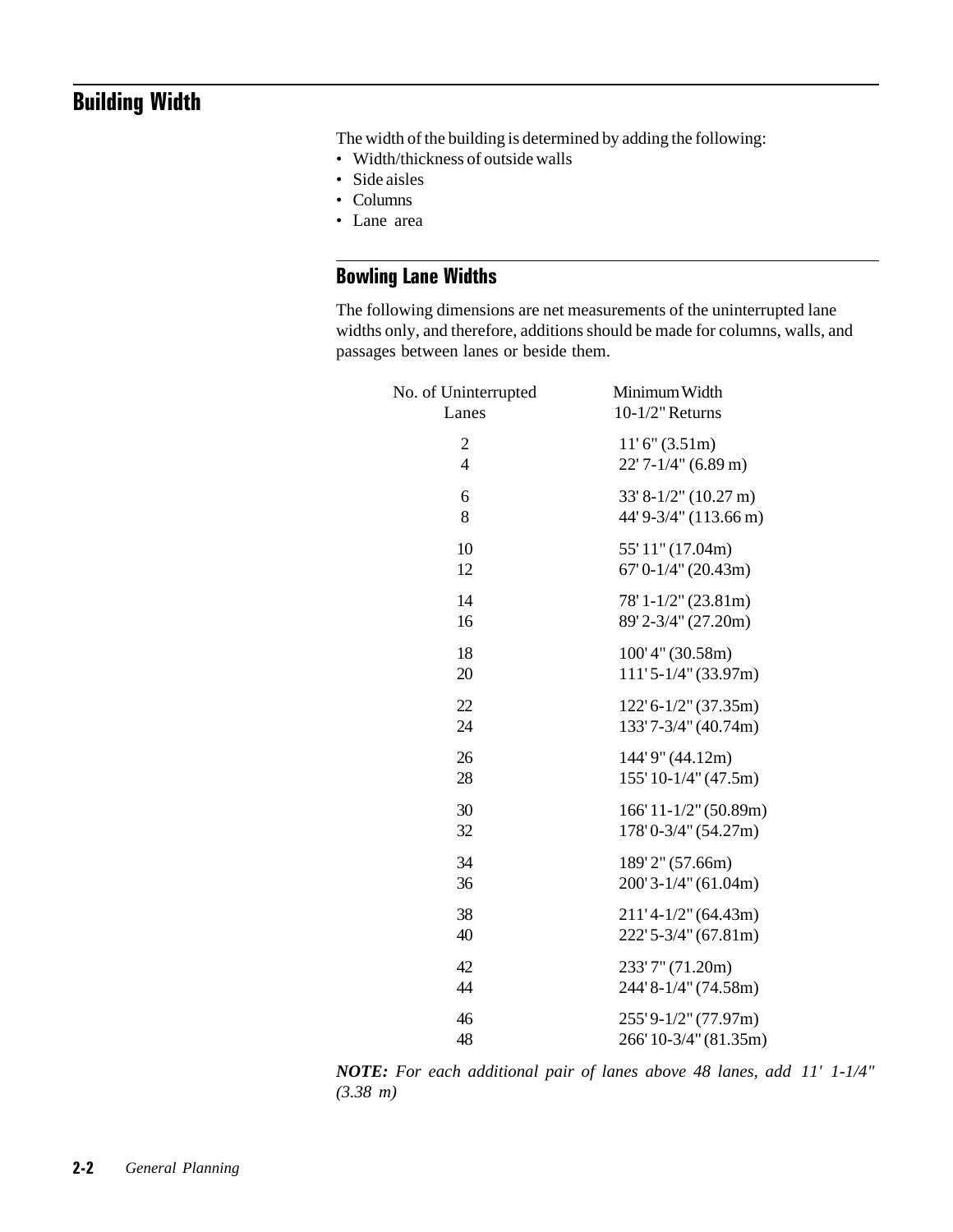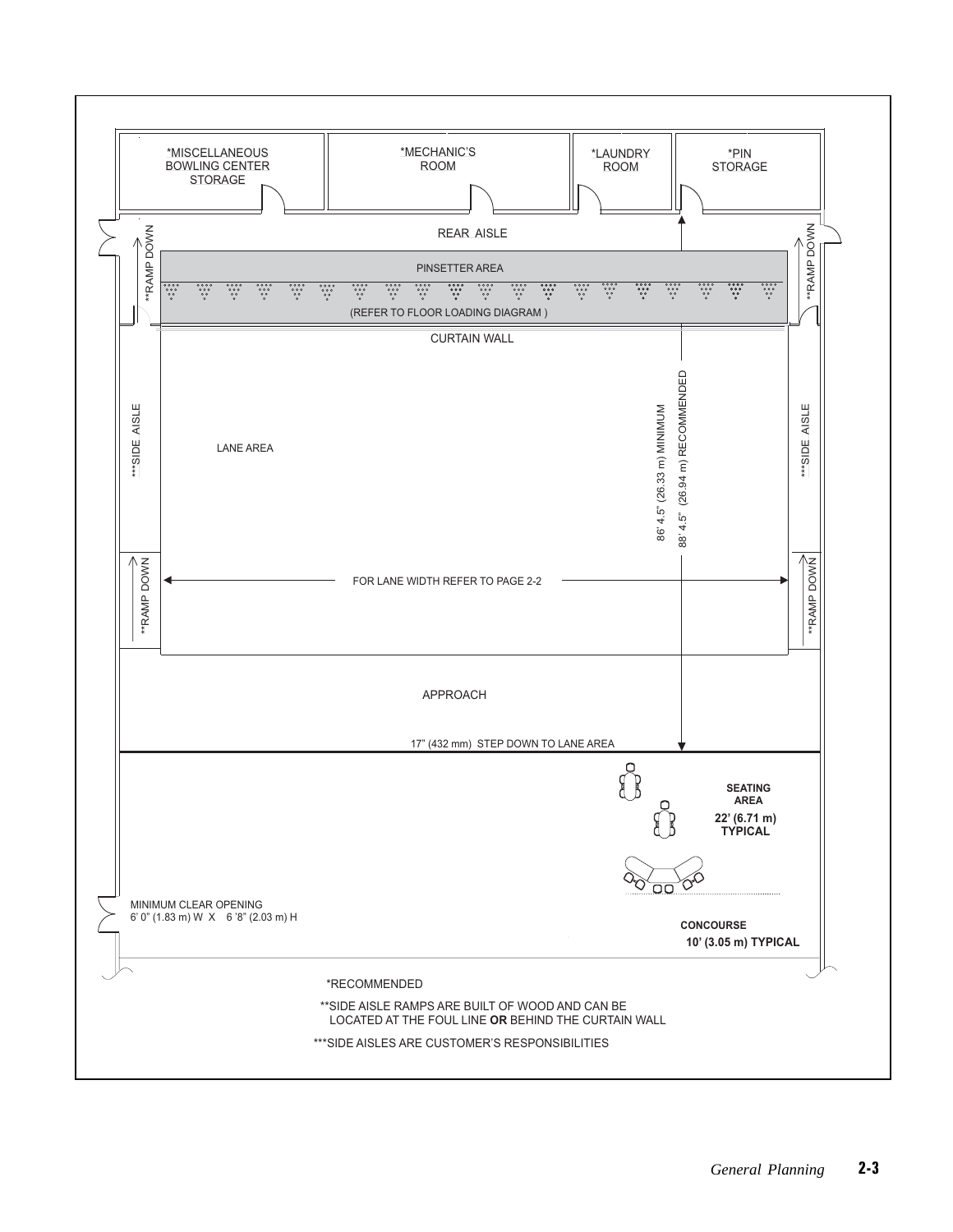

Concrete Floor Layout Lane Dimensions (top view) *Concrete Floor Layout Lane Dimensions (top view)*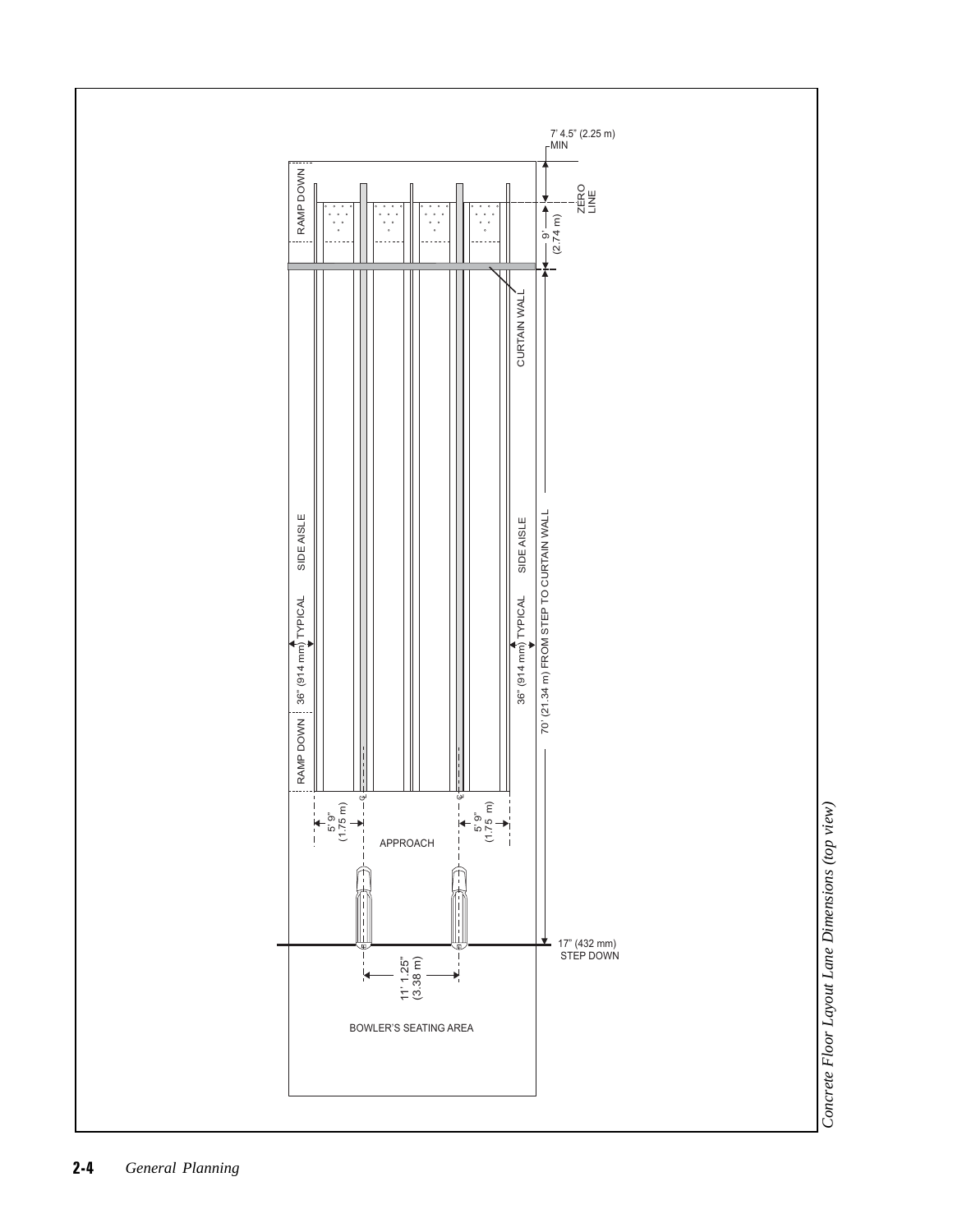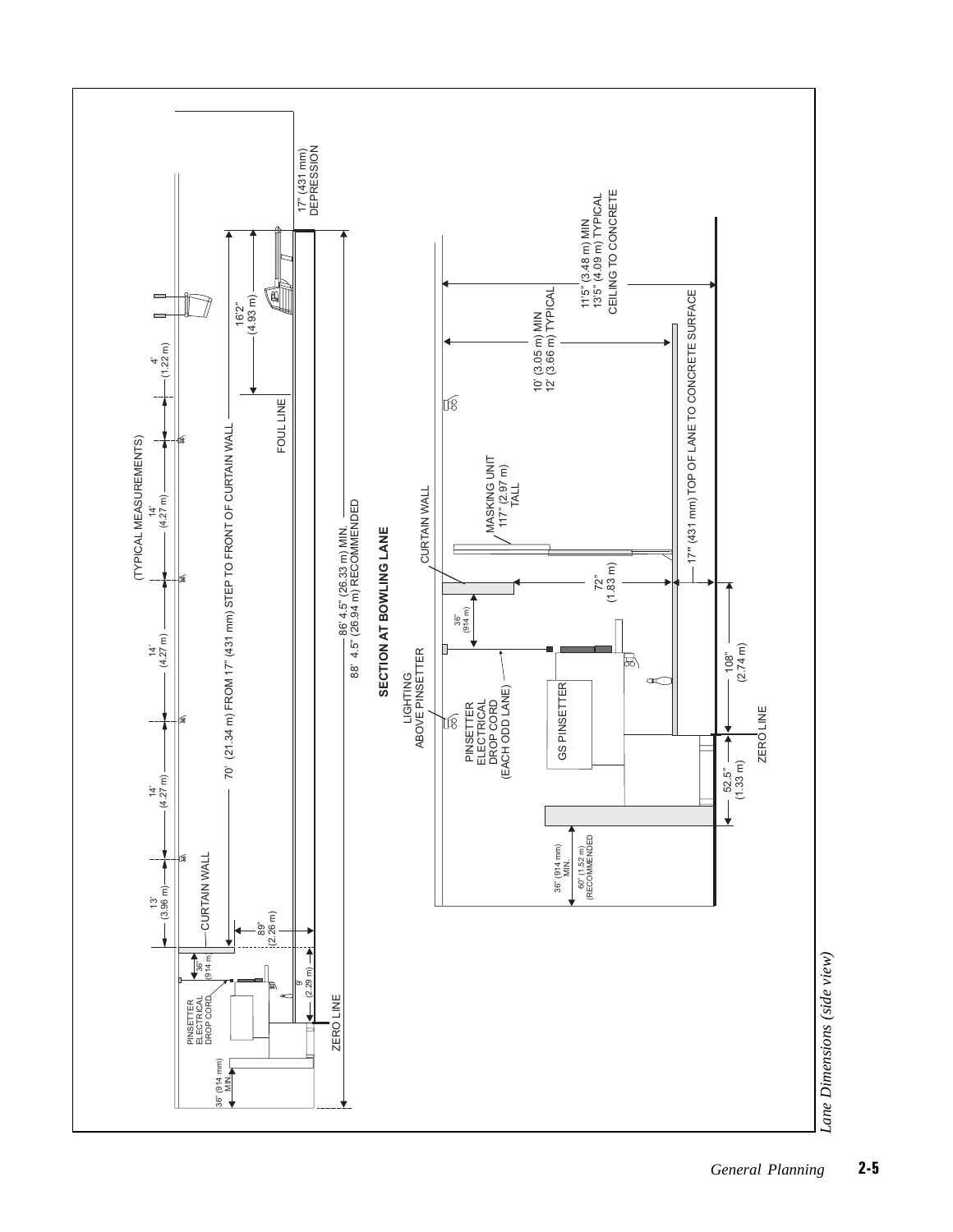# Column Spacing

Ideally, a clear span is preferred. However, where supports for the structure above the lane are necessary or existing, it is desirable to use a minimum lateral spacing between columns of 22' 7-1/4" (6.89 m) per four lane bay plus 1" (2.54 cm) for clearance to reduce transmission of noise.

Longitudinally, the fewer columns the better. The 16' 1-5/16" (4.91 m) approach area and at least 2' (.61 m) beyond the foul line should be kept free of columns if possible.





## Side Aisles

The width of side aisles is determined by the economical width of the building. It serves as a convenient indoor route for personnel to the pinsetters and storage areas. A side aisle width of 3' (.91 m) is suggested with a ramp down at the foul line or behind curtain wall. If no side aisle is provided, at least 1' (30.5 cm) should be allowed from the outside edge of the gutter to the wall to give the bowlers freedom on the approach.

It is the **customer's responsibility to construct ramps and side aisles**. If approach level side aisles are desired, additional I-joists are available from Brunswick.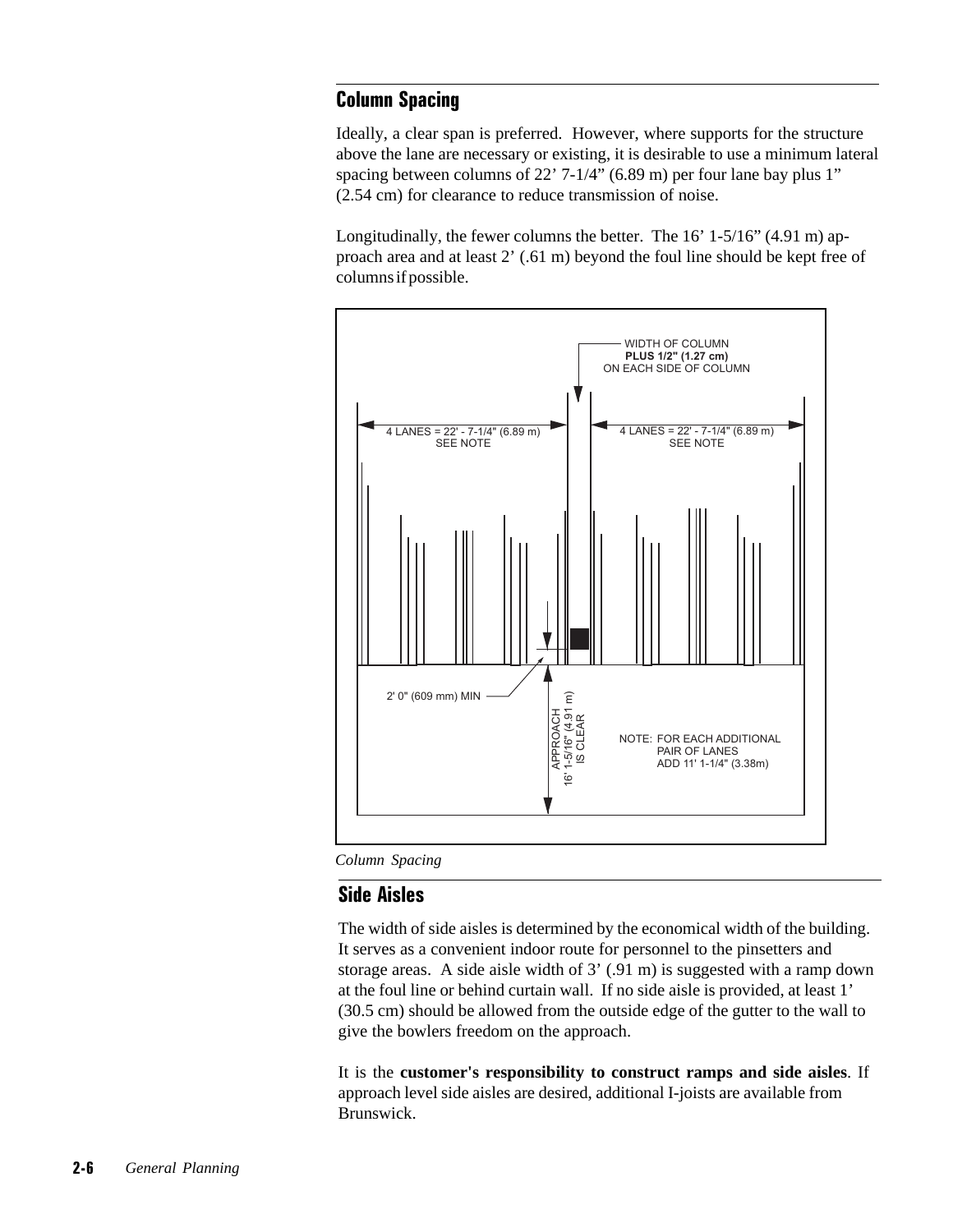# Other Building Considerations

## Storage, Shops, and Service Aisles

Your building plans should provide for a special area that also functions as a work area, washroom, shower, laundry facility, bowling pin storage, and miscellaneous storage. A mechanic's room is typically located in the center of lanes for quick response and efficient maintenance. Since the pinsetter area is a noisy area, this shop should be so constructed as to be as quiet as possible for maximum work efficiency of the mechanic. The depth of this area generally varies from 8' (2.44 m) to 14' (4.27 m), while the width depends on the space for the above mentioned operations. Provide fireproof cabinets for combustible items. Fireproofing and good ventilation should be provided in accordance with local codes. Explosion-proof electrical fixtures should also be provided.

## Equipment Length

The total length of the bowling area is determined by using a recommended 5' (1.52 m) clear service passage behind the lanes and the overall length of the bowling lanes, which is 83' 4-1/2" (25.41 m) and includes the pinsetter, lane and approach. To these dimensions add an area for the bowlers' seating, based on seating configuration. Refer to *Architectural Layout* section 9.

#### Concourse

The concourse, which is in back of the spectator seating, may vary in width. The clear width should be ample to accommodate at least a peak load of 10-15 people per lane. The maximum milling area is generally located around the control counter, snack bar, restaurant, and entrance lobby. Vending machines, ball cleaners, etc., are usually located on the concourse, preferably recessed. Concourse tables and chairs can help turn this area into an income-producing area. Adequate wall area should be provided for bulletin boards, scoresheets, and other announcement boards. Your Brunswick representative will inform you of these requirements and give suggestions for nonstandard layouts. House ball storage racks will also be necessary. Consider these factors when planning your concourse.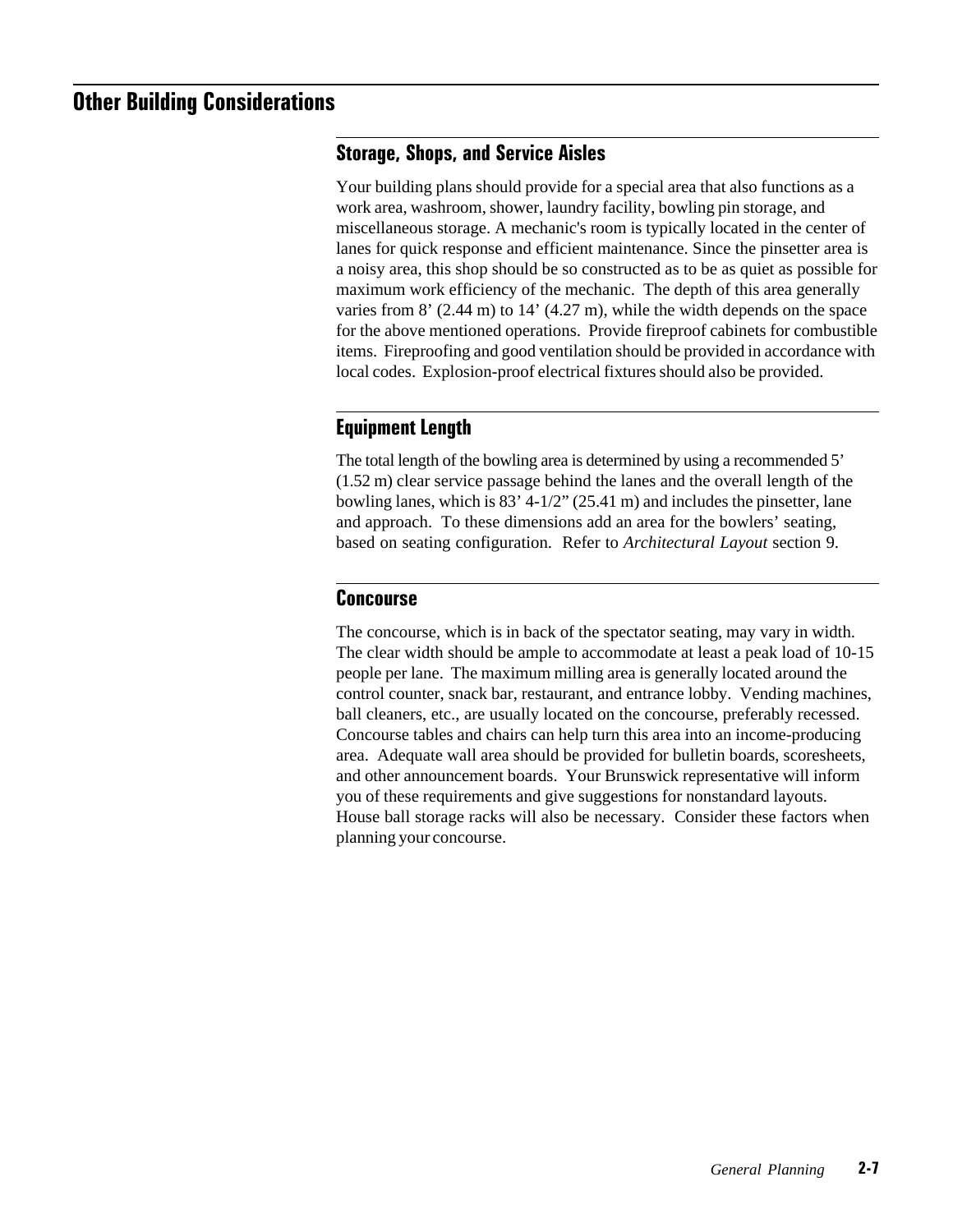## Variables - Public Area Accommodations

The design of companion accommodations include items such as the following:

- Lounge/Bar
- Quick service bar or window
- Snack bar and/or restaurant
- Pre-cooler
- Game room
- Billiards room or area
- Rest rooms
- Ladies' lounge
- Locker area
- Maintenance equipment storage area
- Public telephone
- Telephone solicitation area
- Meeting rooms
- Banquet facilities
- Children's activity center
- Office(s) for owner/manager and other key staff
- Reception Center
- Heating, humidity control and air conditioning equipment
- Smoke control/air purifiers
- Pro shop
- Vending machines
- Electronics systems room
- Handicap accessibility
- Party Rooms
- Smoker's Lounge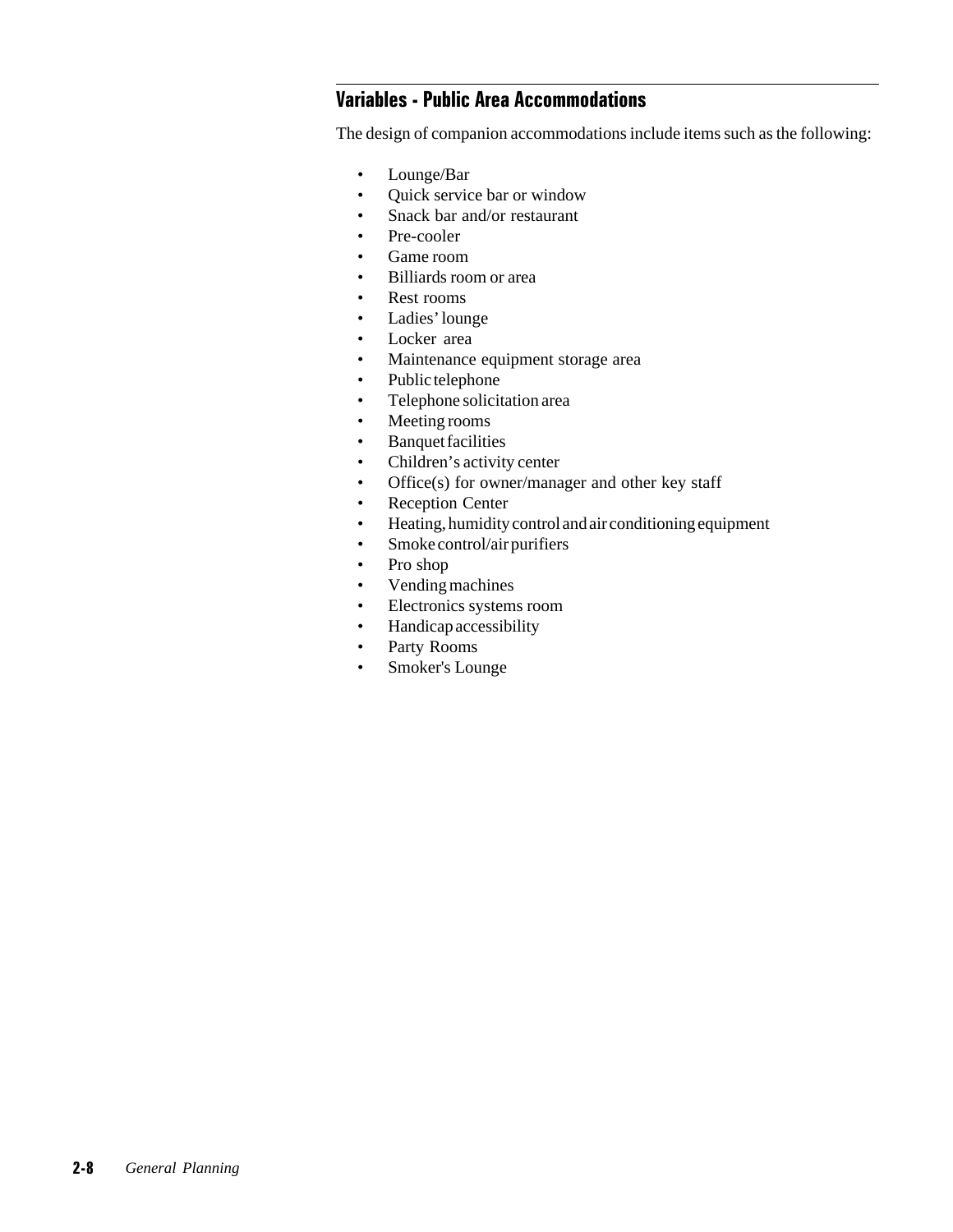#### Reception Center

The reception center, bar and snack bar should be proportioned to capacity lane conditions and be easily accessible from any part of the lanes. Should billiards be part of your building plans, the reception center should be positioned within view of both bowling and billiards (or game room) to avoid the need for a separate reception center for both.



*Typical Reception Center Equipped with Brunswick Center Management Equipment*

#### Billiard Rooms

Some communities have ordinances governing public billiard rooms. Therefore, it is advisable to investigate local laws in your pre-planning stages.

Normally, pocket tables of professional size or the small coin operated tables are used, isolated from the bowling lane area, but within close proximity to the reception center for the convenience of the control counter personnel.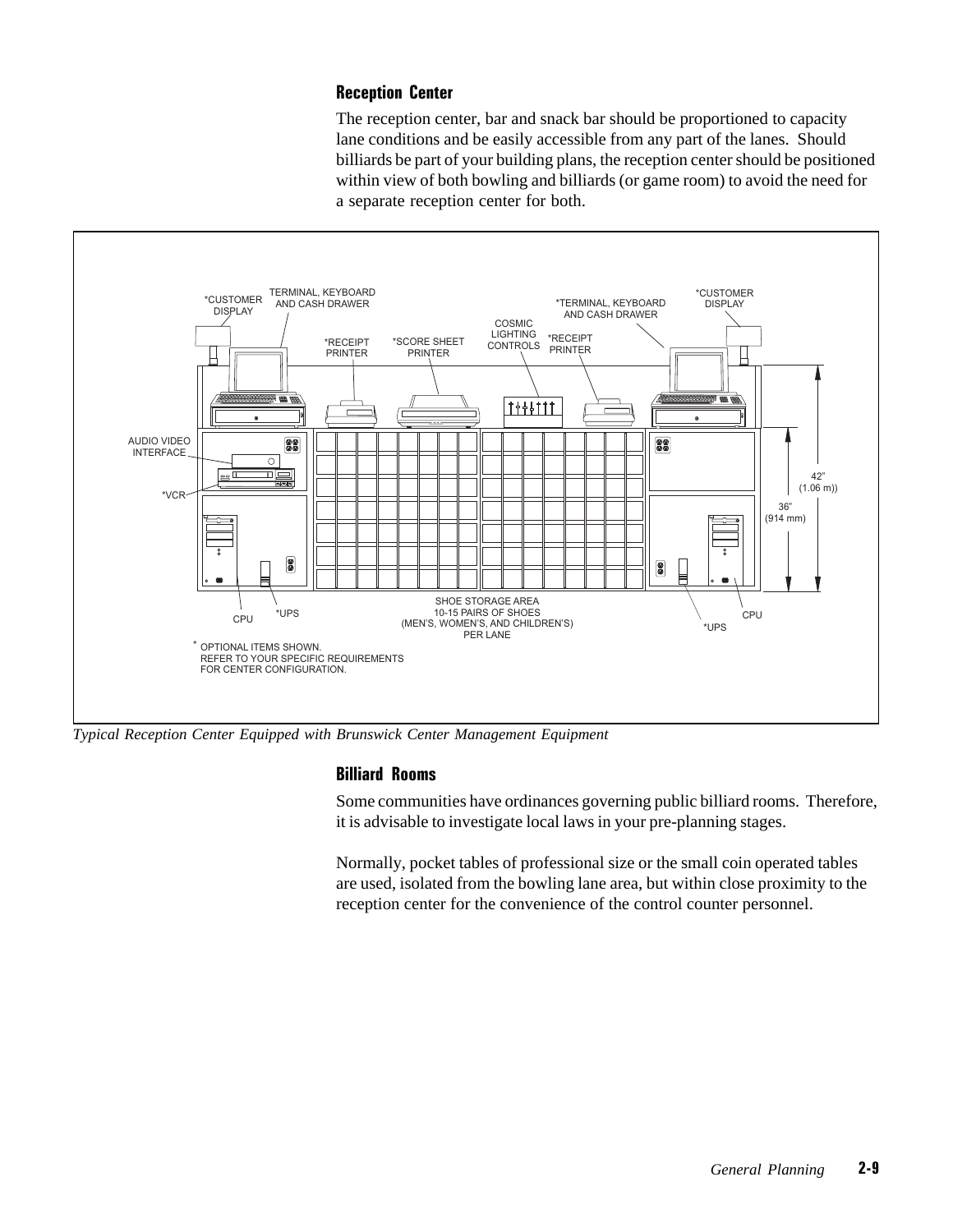Billiard rooms are family-oriented in decor. Carpeting is popular today, particularly the static-control type now available. If tile is preferred, Brunswick suggests vinyl for durability and ease of maintenance. Lighting of **50 to 75 footcandles** of even intensity on the playing surface 30" (.76 m) above the playing surface is desirable. The best type of fixtures are flush ceilingmounted, centered over each table with a baffled diffuser to concentrate light over the playing surface.

Your wall treatment should provide easy maintenance, while adding to the athome family type environment. Many types of wood paneling are available and are easy to maintain, or you may choose to install a vinyl-coated wall covering or carpeting on the walls, or a combination of these. Maintenance ease is extremely important in choosing wall covering.



*Billiard Table and Spacing Dimensions*

#### Electronic Game Room

Depending upon local laws, game rooms in which video, pinball, and other electronic and mechanical games are presented in a proper environment can add much to the success of the center. Care should be exercised in locating the game area so employees are able to supervise the area from the control desk.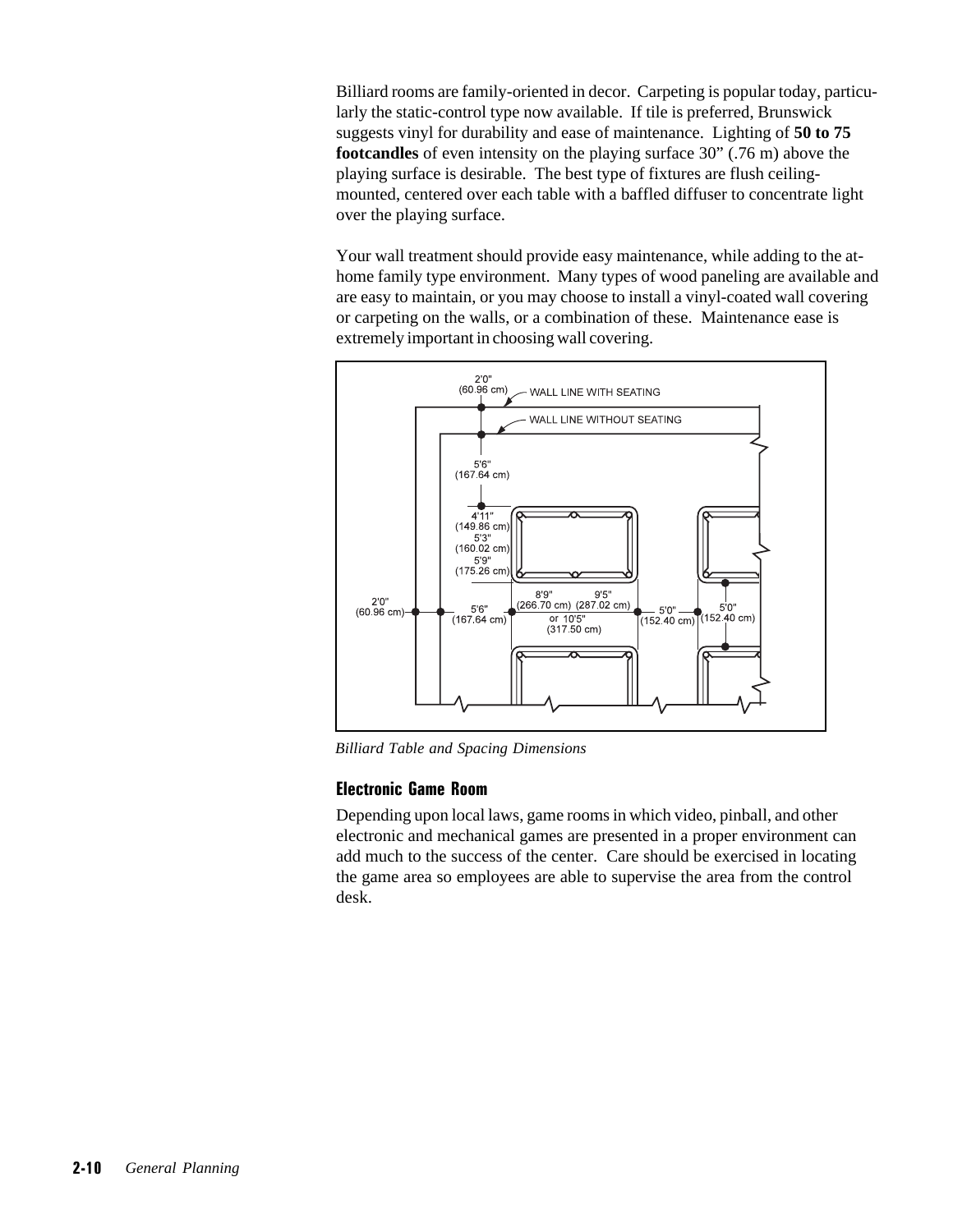#### Multi-Purpose Rooms

Meeting rooms and playrooms are often combined to perform dual purposes. Scheduling then becomes important in order to avoid overlap. You should also consider what is required for this room - storage closets, rest room facilities, video equipment, and secondary exit.

Carpeting or vinyl tile can be used on the floor of the children's playroom. Wall covering and flooring should be easy to wash and resist marring. Interior colors can be colorful or more neutral, depending on your choice. Some areas of the country require square footage minimums per child, and also, licensed attendants. Check in advance of construction as to requirements in your area.

#### Locker Areas

Locker areas should be located in the concourse, in close proximity to rest rooms. These areas can accommodate both men and women to conserve space and provide for family use of one locker. Locker room floors can be carpeted, preferably with the new static-control carpet now available. The area should be well lighted and ventilated. It is not advisable to have the locker area as part of the rest room area, or to be enclosed. Lockers should run perpendicular to the control counter for security purposes.

#### Rest Rooms

Rest rooms are areas of heavy traffic and require constant maintenance. With this foremost in mind, rest rooms should be designed for ease of maintenance and simple usage. Walls constructed of a glazed brick finish or ceramic tile reduce problems of vandalism and defacing. Floors are best covered with a ceramic tile for long durable wear and easy cleaning. Paper rollers and soap dispensers can be purchased through many manufacturers in recessed styling to reduce breakage. Toilets can be wall-mounted, which permits fast floor maintenance. Diaper changing facilities may be considered. Electric hand dryers are more sanitary than paper towels and less expensive over time. Plan to have good ventilation; exhaust must be directed outside, not returned to the circulation system of air conditioning. Lighting should be approximately 50 footcandles. Floor drains are recommended.

#### Building Maintenance Equipment Storage Area

The maintenance equipment storage area is best located at the front of the lanes, usually of the concourse. It should be ventilated to the outside and contain a deep sink and storage area for general clean up supplies. The minimum size recommended is  $4' 6''$  x  $6' 8'' (1.37$  m x  $2.03$  m).

#### Bowling Maintenance Area

An area should be set aside for the center mechanic to store tools parts manuals and other maintenance supplies. The area should include a work bench. Ideal location is behind pinsetters near the center of the lanes. Size is dependant on number of lanes and amount of spare parts. A center with 12 lanes or less should plan for a 9' x 12' (approximate) room.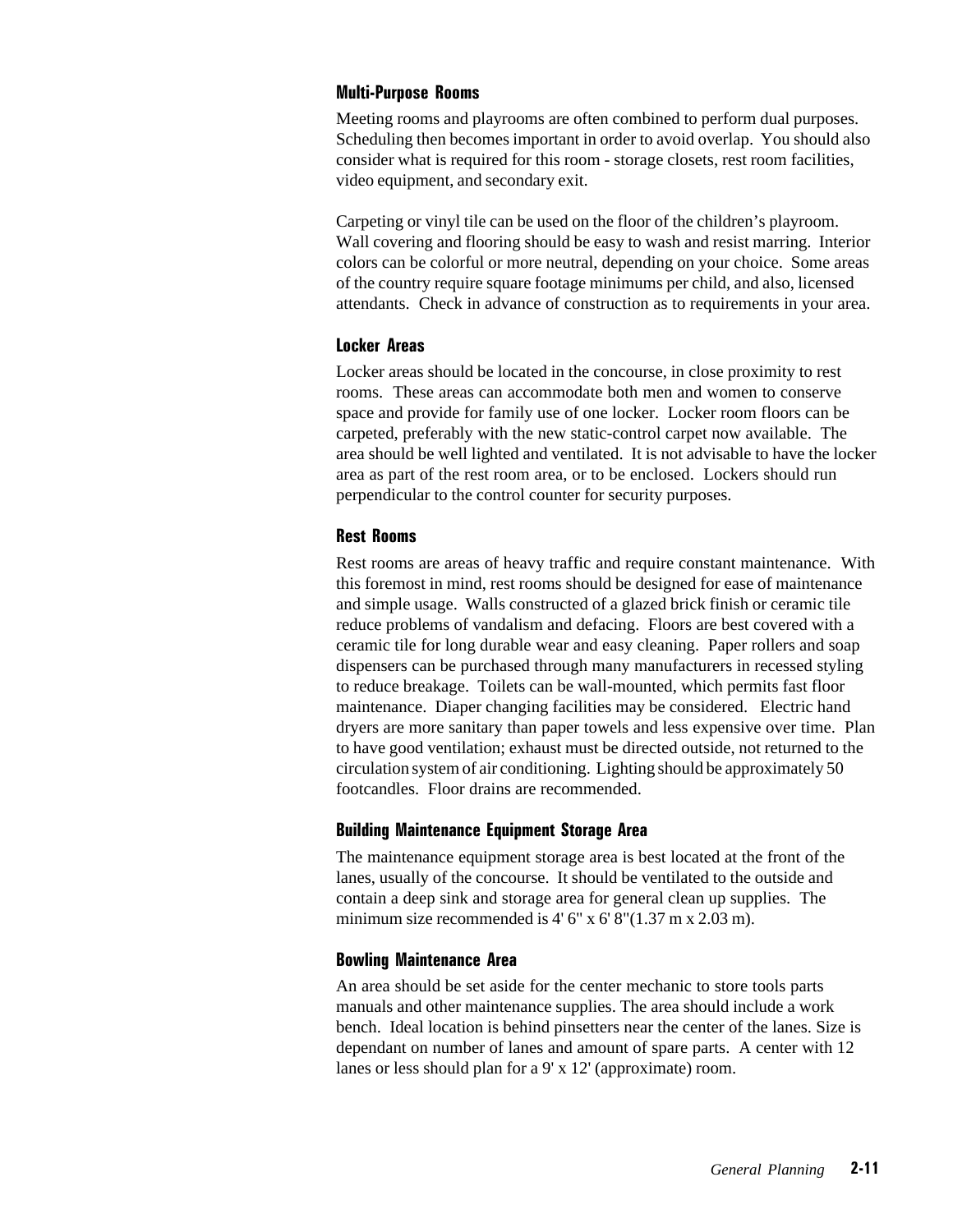#### Manager's Office and Computer Room

The main reason for this office is to have an area for the manager or bookkeeper to perform the necessary clerical duties, material ordering, and record keeping. This office should be able to supervise the control counter nearby. The floor should be vinyl tile. Decorating is generally light and cheerful for maximum work efficiency. Provide adequate lighting for work efficiency. Larger centers will require office space for computer rooms, telephone solicitation, etc.

#### Food and Beverage Areas

This area should be decorated in lively, bright colors conducive to food consumption. Generally, this serves as a counter-carryout for food to be taken to spectator seating area tables. Maintenance of walls, ceiling, floors, counters, and equipment is of prime importance and the careful selection of these materials is recommended. Avoid flammable or toxic smoke-producing materials. Air conditioning and exhaust of cooking odors require careful planning. Automatic fire extinguishing systems should be installed over grills and deep fat fryers and in hood/duct assemblies. Maximum safety is extremely important. Walls and floors should be readily cleanable - materials such as ceramic tile and plastic laminate should be considered. If fluorescent lighting is used, lamps should be warm white to enhance the color of the food.

#### Lounge/Bar

The location of a lounge/bar within the bowling center is of prime importance and is related to local laws, traffic flow, and local area drinking habits. Should bowlers enjoy alcoholic beverages while bowling, for example, perhaps only a quick service bar is required. This could be used on the concourse area as well as the lounge itself. Normally, some food service should be available - often quickly accomplished by having the bar and snack bar in adjoining areas with a common quick-service counter.

Size in terms of seating capacity may be governed by local or state ordinances. State and municipal ordinances also govern the construction of walls and entrances for places where alcoholic beverages are sold and/or consumed.

Be certain to provide for storage areas for supplies. Liquor storage should be locked. Beer requires storage, precooling, and empty bottle storage and sorting areas. Easy access from the street is also necessary for deliveries. A common kitchen area could accommodate both the cocktail lounge and food and beverage to save space.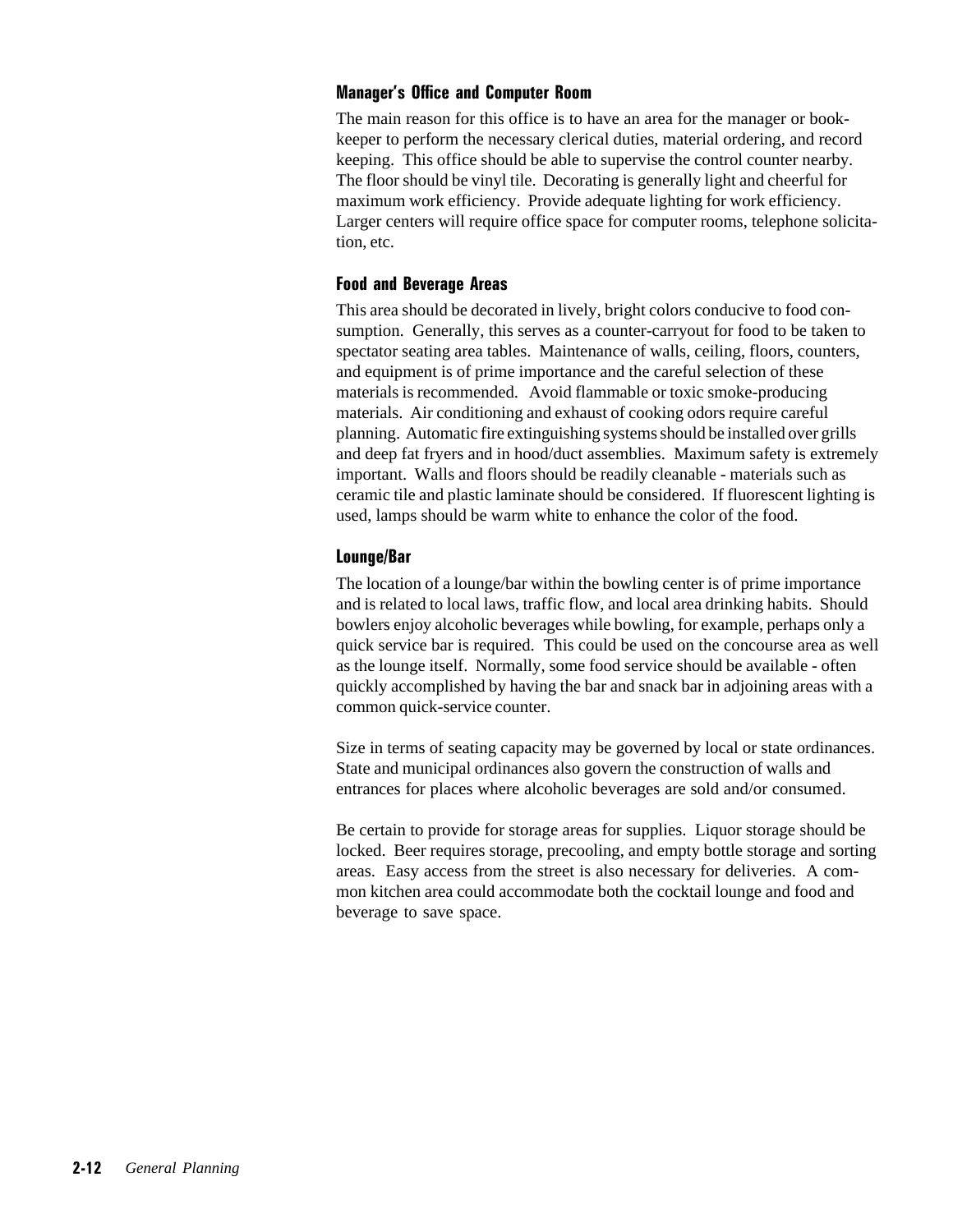## Floors

## Concrete Floor

Bowling lanes are installed on a waterproof, reinforced concrete slab poured over compacted fill. In the lane area, the surface **must be power-troweled and level to within 1/2" (1.27 cm)**. Care must be exercised to maintain a close tolerance (1/2" or 1.27 cm) on levels to avoid excessive shimming on lane foundations. Due to size, these floors are usually poured in strips rather than in one pour. Be sure to "key" the concrete to insure the waterproof quality and to avoid "heaving" at a later date.

The need for, type, and location of expansion joints must be determined by the architect. **Your architect or engineer must certify on the floor loading certificate, provided by Brunswick, that the floor will meet our requirements in this area.**

*IMPORTANT: Concrete in bowlers' seating area should be thick enough to accept a 2-1/2" (64 mm) anchor for seating and other related equipment. Refer to* **Concrete Floor Layout** *page 2-3***.**

#### Vapor Barrier

Brunswick recommends the concrete floor be poured over a properly installed vapor barrier. The polyethylene materials can be used for this in most cases. Extra care is needed in placing the concrete to prevent the barrier from being torn or punctured. It should also be placed so it will not be punctured when bowling equipment is fastened to the floor.

#### Termite Proofing

In some areas where the problem exists, the soil beneath the building should be treated to prevent termite penetration. Consult your local pest control authority.

#### Pipes, Drains, etc.

Pipes, drains, or ducts which could break or require replacement should never be placed in or below the concrete in the lane area.

Before pouring concrete, all conduit or wireways must be securely placed and checked for accuracy of location.

*NOTE: Refer to GS Pinsetter and Brunswick Scoring Preinstallation manuals for proper placement of conduits. As always the Brunswick Service department is available for clarification.*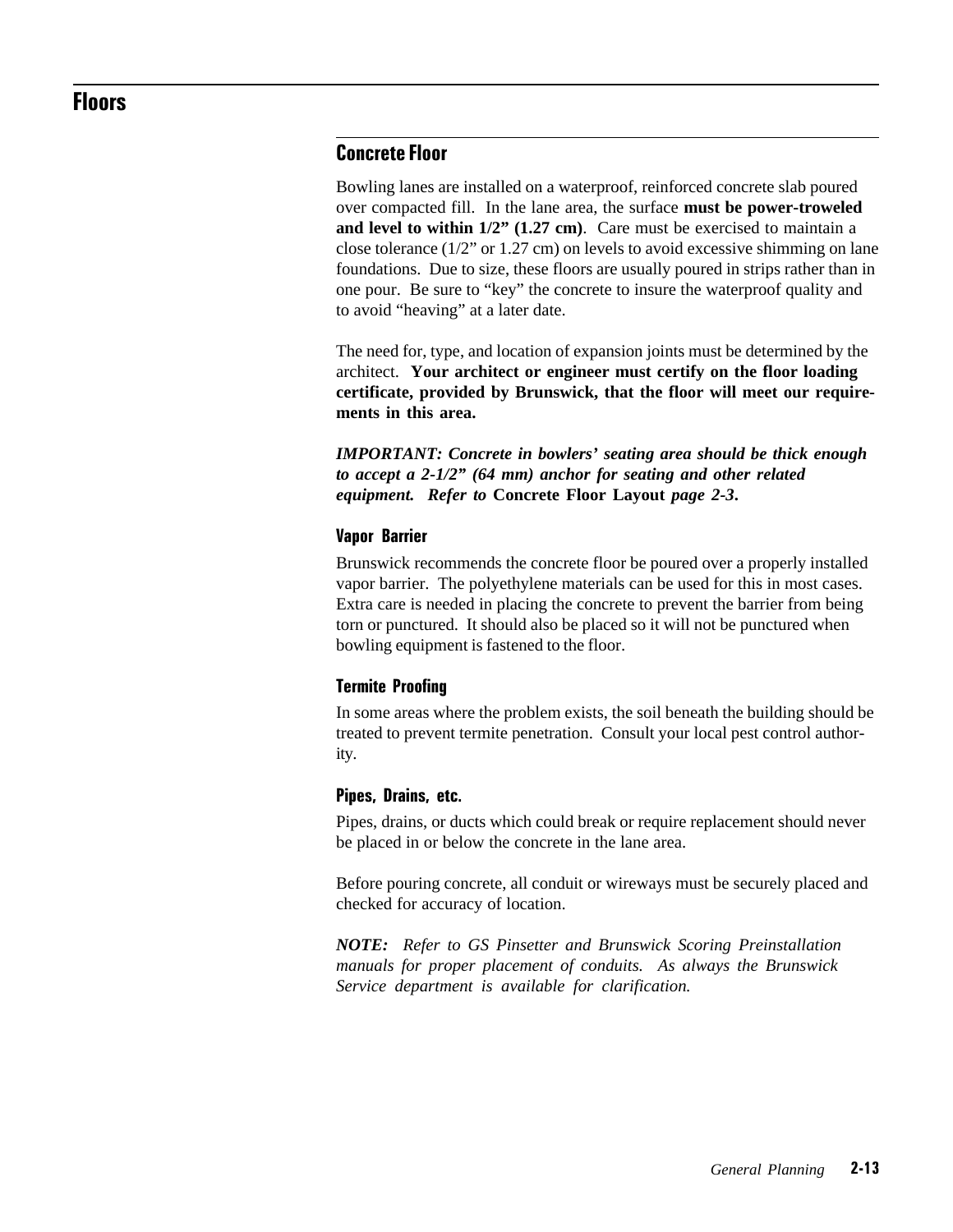# Hardening and Dust-proofing

The pinsetter area and service aisles should be power-troweled, hardened, and dust-proofed concrete for reasons of maintenance. **All concrete not covered with tile or floor covering should also be permanently sealed.**

# Drying Time

Since wood products can be affected by excess moisture, it is the customer's responsibility to provide conditions conducive to installation on site. Concrete drying time can vary. Consult your architect and cement contractor to insure cement is completely dry.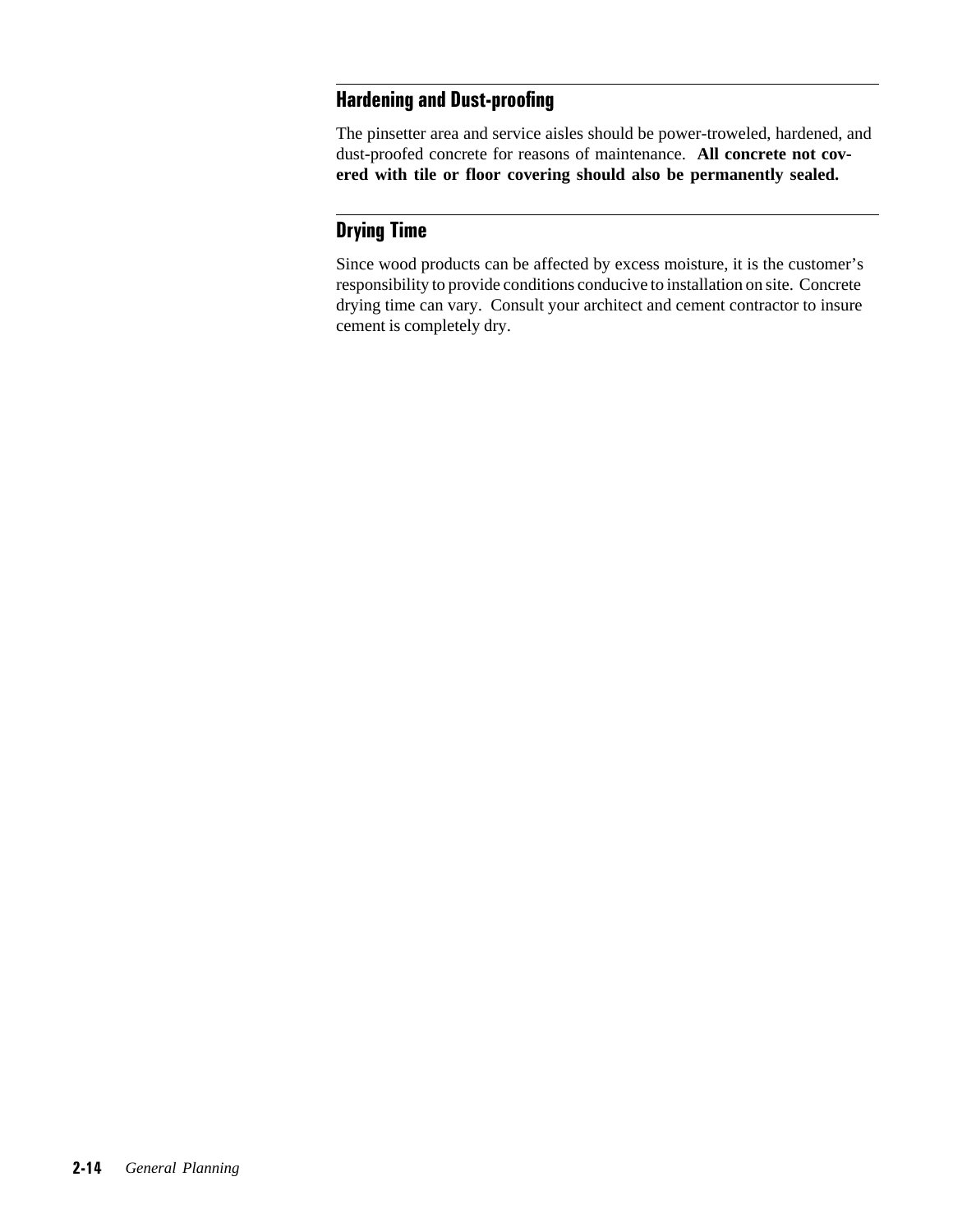# **Brunswick B Floor Loading Certification**

I, by signing this document certify to Brunswick Corporation and to the proprietor named below, that:

- 1. I am an Engineer/Architect licensed by and in good standing with the state of\_\_\_\_\_\_\_\_\_\_\_\_\_\_\_\_\_\_\_\_\_\_\_\_\_\_\_\_\_\_;and
- 2. I have examined the floor loading diagram for Brunswick Bowling equipment and that I have examined the premises, especially the\_\_\_\_\_\_\_\_\_\_\_\_\_\_floor on which the Brunswick Bowling Equipment is to be installed  $at, \_\_\_\_\_\_\_$

| 3. I further certify that the $\overline{\phantom{a}}$<br>lanes of Brunswick Bowling equipment. | floor of the premises which I examined will support |
|-------------------------------------------------------------------------------------------------|-----------------------------------------------------|
|                                                                                                 | (Print Name of Architect or Structural Engineer)    |
|                                                                                                 | (Signature of Architect and Date)                   |
|                                                                                                 | (Title)                                             |
|                                                                                                 | (License Number)                                    |
| Seal                                                                                            | (State of)                                          |

# **Certification and Release and of Brunswick by Proprietor**

I, **Example 2018** I. **Example 2018** as proprietor or as duly-authorized representative of the proprietor, certify to

Brunswick Bowling and Billiards and Brunswick Corporation that:

- 1. The proprietor has obtained the above floor loading certification for the proprietor's own benefit; and
- 2. The proprietor is not relying on Brunswick for assurance that the floor structure described in the *"Floor Loading Certification"* will support the GS Pinsetters with kickbacks selected by proprietor and installed by Brunswick.

In consideration of Brunswick's agreement to install the GS Series pinsetters, and by signing below, proprietor for proprietor's own self and for proprietor's heirs, successors, assigns, employees, agents, representatives, insurers, contractors, subcontractors, invitees, and their spouses and relatives ("Proprietor Group"), releases and agrees to indemnify Brunswick, its officers, directors, employees, shareholders, parent company, subsidiaries, and affiliated companies, insurers, agents, contractors, and subcontractors from all claims, demands, action, cause of action, or their functional equivalent, that any member of the Proprietor Group may have or which may subsequently accrue to a member of the Proprietor Group arising out of or connected with, directly or indirectly, they inability of the floor structure described in the above *"Floor Loading Certification"* to support the GS-Series pinsetters installed by Brunswick in accordance with the floor loading specifications on the reverse side of the sheet.

| Send To:                                    |                                                  |
|---------------------------------------------|--------------------------------------------------|
| <b>Contract Management</b>                  | (Print Name of Proprietor or Corporate Officer)) |
| Brunswick Bowling and Billiards Corporation |                                                  |
| Post Office Box 329                         |                                                  |
| Muskegon, MI 49443-0329                     | (Signature and Date)                             |
| or Fax: 231-725-3364                        |                                                  |
|                                             | (Title)                                          |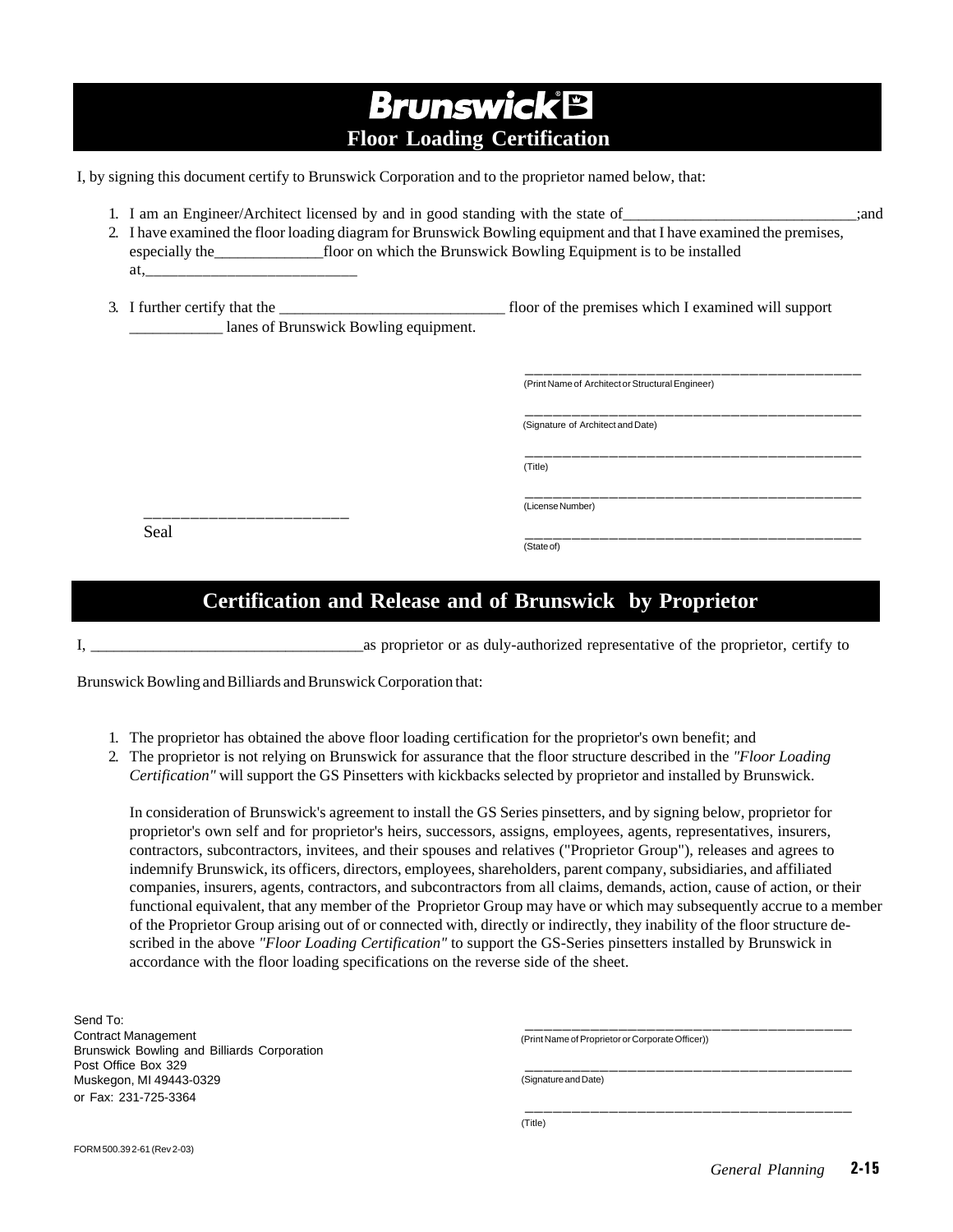# Floor Loading Diagrams



*GS-Series Pinsetter Floor Loading Diagram*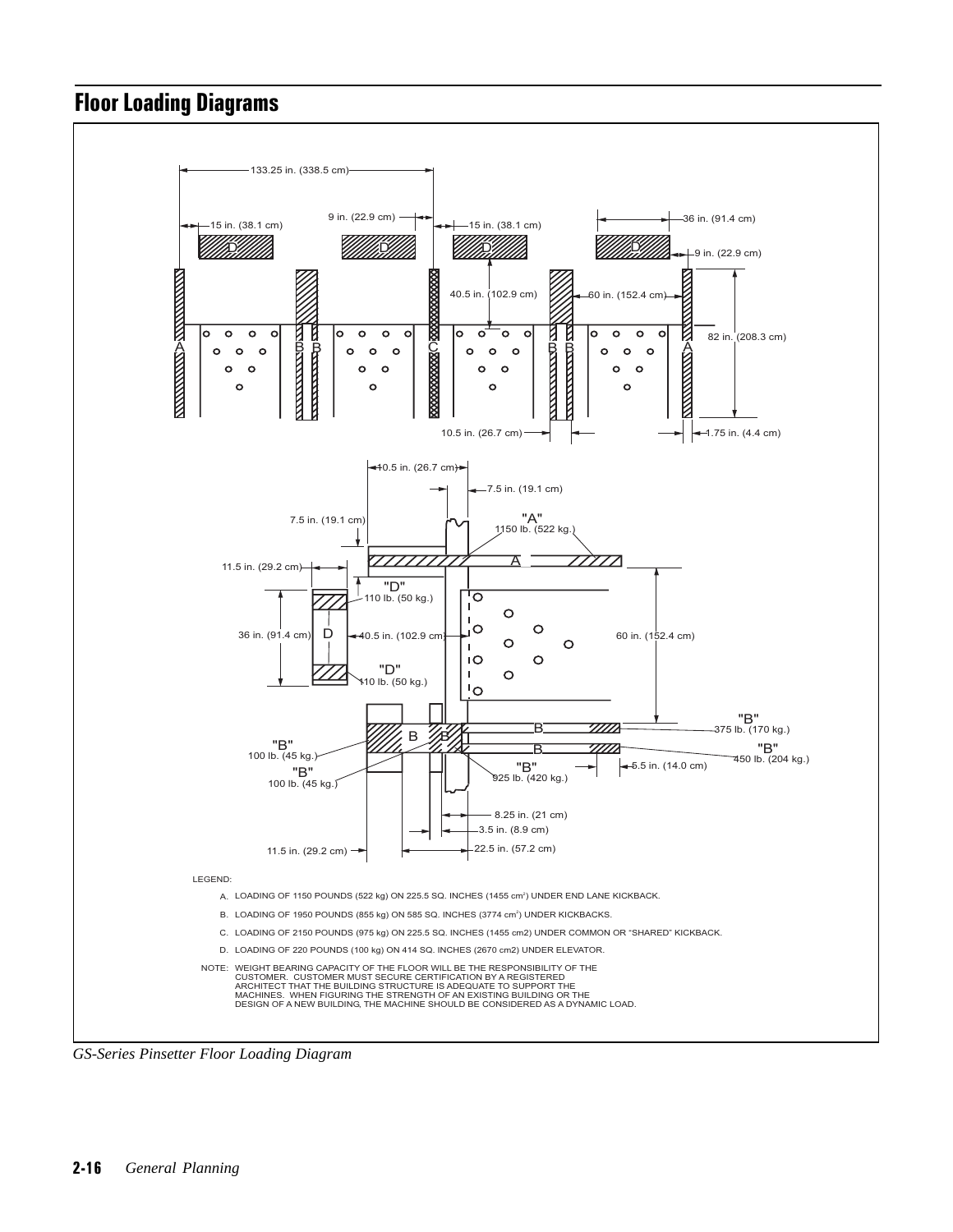

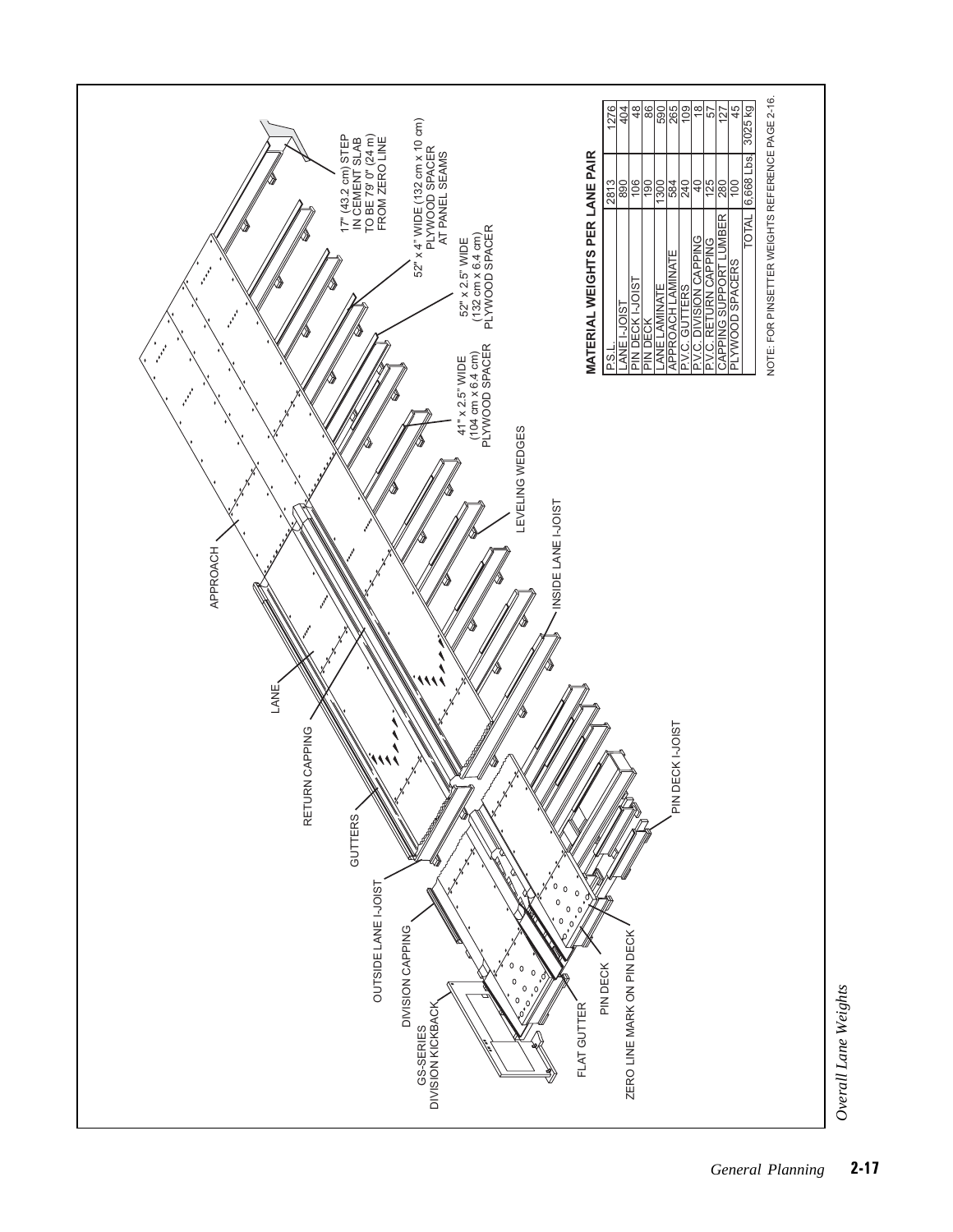# Upper Floor Installation

## **Construction**

Where lanes are to be installed on the second floor or higher, you must provide a floor strong enough to carry the load of the bowling equipment and public occupancy with the proper safety factors. Of equal importance is consideration of the transmission noise to spaces below the lanes. Your floor must be constructed to isolate and inhibit noise and vibration transmission. The Brunswick Floor Loading Certificate (page 2-16) must be signed and certified by your architect or engineer.

## Acoustic Considerations

It may be necessary to hire an acoustical engineer when lanes are to be installed on a floor where the space below the lanes is to be occupied for any use that would be sensitive to sound, a careful study of the space should be made BEFORE the installation on the floor. The following facts are to be considered:

- 1. It is the responsibility of the building owner or the customer to provide a floor of the proper floor loading capacity to support the weight of the installation without undue vibration.
- 2. For acoustical treatment of the area below the bowling spaces, it should be remembered that solid mass prevents sound from penetrating through the floor.
- 3. There should be ample clearance between lanes and vertical structural members of the building to prevent transmission of noise through the building.
- 4. Pay particular attention to the location of pipes and ducts which will conduct noise unless they are properly isolated and insulated.
- 5. Take into consideration adjacent building areas that may be affected by sound, such as residential, restaurants, theaters and other such businesses.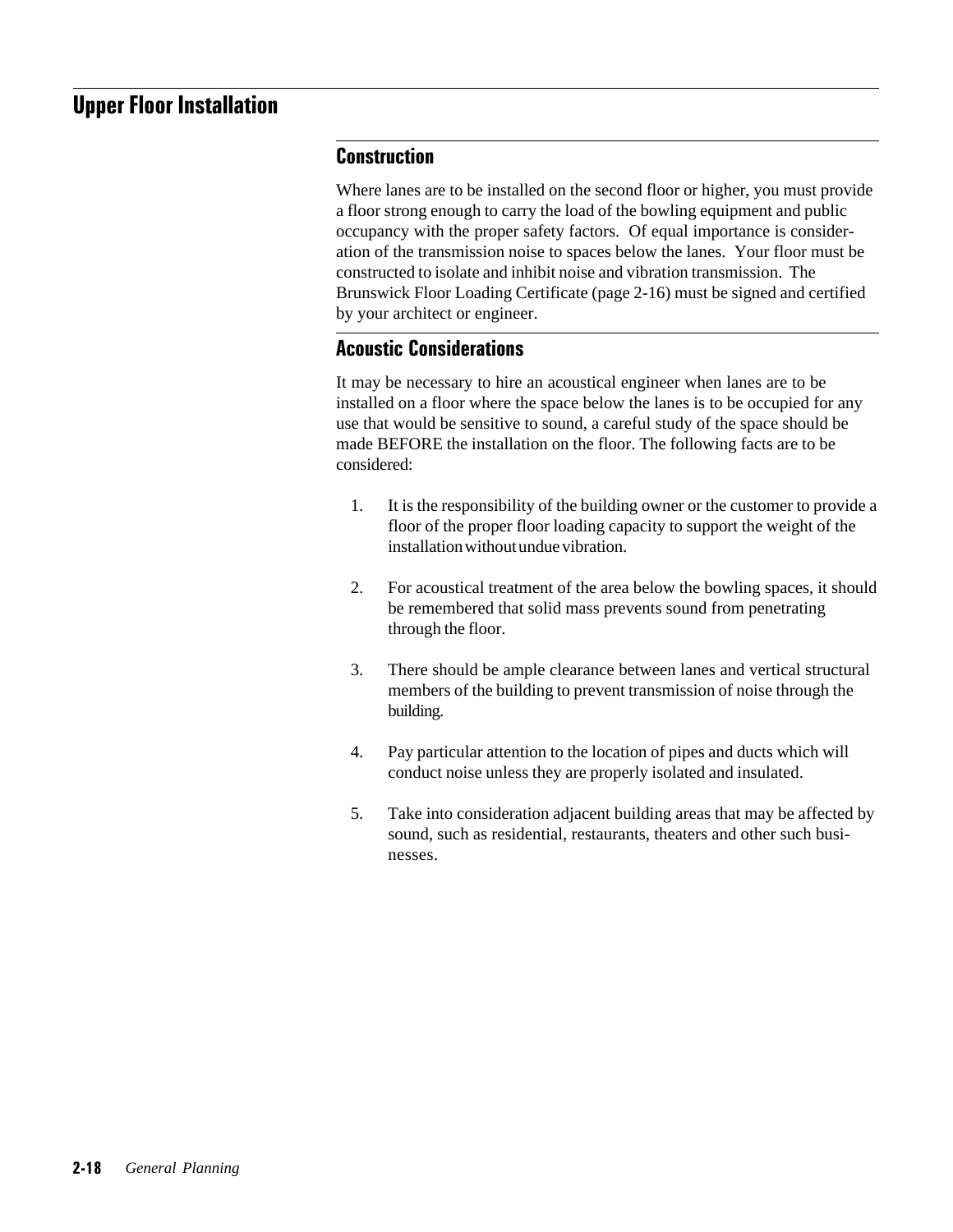# **Brunswick<sup>®</sup>**

# **Second Floor Noise and Vibration Release**

I, as proprietor or as duly-authorized representative of the proprietor, certify to Brunswick Bowling and Billiards and Brunswick Corporation that:

In consideration of Brunswick's agreement to install GS Series Pinsetters and/or Bowling Lanes, and by signing below, proprietor for proprietor's own self and for proprietor's heirs, successors, assigns, employees, agents, representatives, insurers, contractors, subcontractors, invitees, and their spouses and relatives ("Proprietor Group"), release and agrees to indemnify Brunswick, its officers, directors, employees, shareholders, parent company, subsidiaries, and affiliated companies, insurers, agents, contractors, and subcontractors from all claims, demands, action, cause of action, or their functional equivalent, that any member of the Proprietor Group may have of which may subsequently accrue to a member of the Proprietor Group arising out of or connected with directly or indirectly, against any claim in connection with or resulting from noise or vibration by the operation of GS Series Pinsetters and/or Bowling Lanes.

(Print Name of Proprietor or Corporate Officer)

\_\_\_\_\_\_\_\_\_\_\_\_\_\_\_\_\_\_\_\_\_\_\_\_\_\_\_\_\_\_\_\_\_\_\_\_\_\_\_\_\_\_\_\_

\_\_\_\_\_\_\_\_\_\_\_\_\_\_\_\_\_\_\_\_\_\_\_\_\_\_\_\_\_\_\_\_\_\_\_\_\_\_\_\_\_\_\_\_

\_\_\_\_\_\_\_\_\_\_\_\_\_\_\_\_\_\_\_\_\_\_\_\_\_\_\_\_\_\_\_\_\_\_\_\_\_\_\_\_\_\_\_\_

(Signature and Date)

(Title)

Seal

| (CORPORATE |
|------------|
| SEAL HERE) |

\_\_\_\_\_\_\_\_\_\_\_\_\_\_\_\_\_\_\_\_\_ **Notary** 

Attest:

Send To: Contract Management Brunswick Bowling and Billiards Corporation Post Office Box 329 Muskegon, MI 49443-0329 or Fax: 231-725-3364

FORM (Rev 2-03)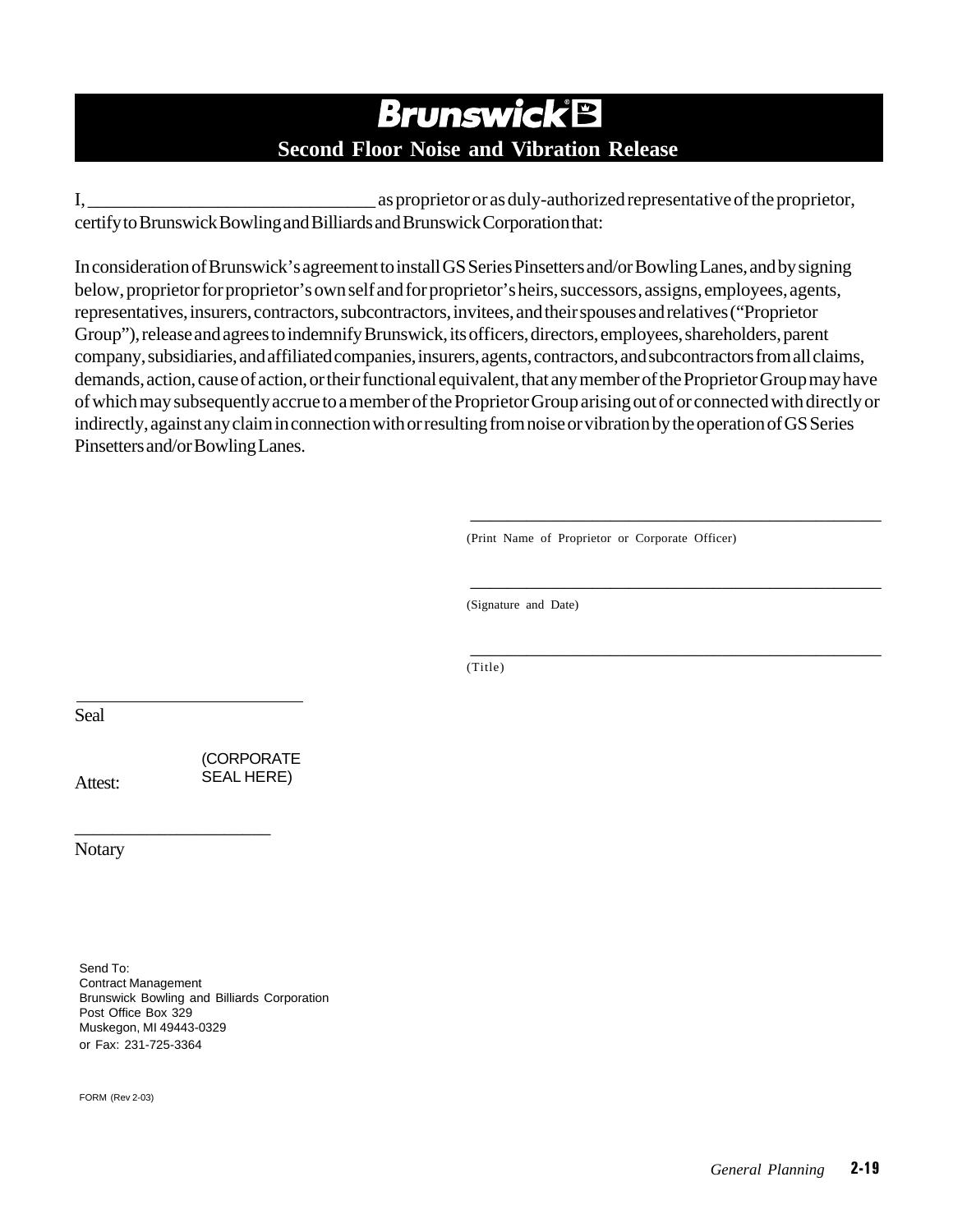*This page Intentionally Blank*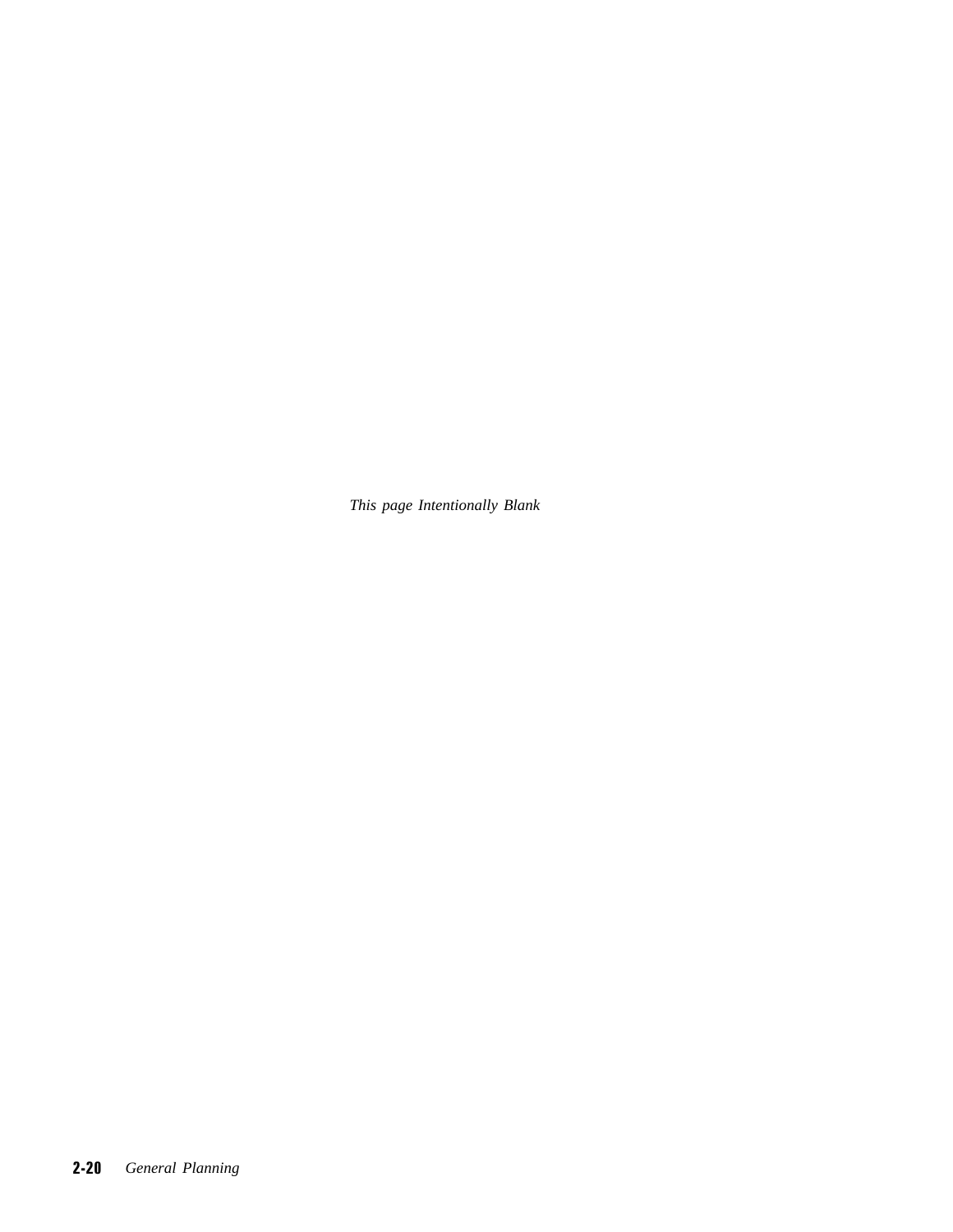# Lane Installation Information

# Lane Foundations

## Anvilane Prolane New Lanes On I-Joist Foundations



*End View*



*Side View*



*Flush Approach Detail*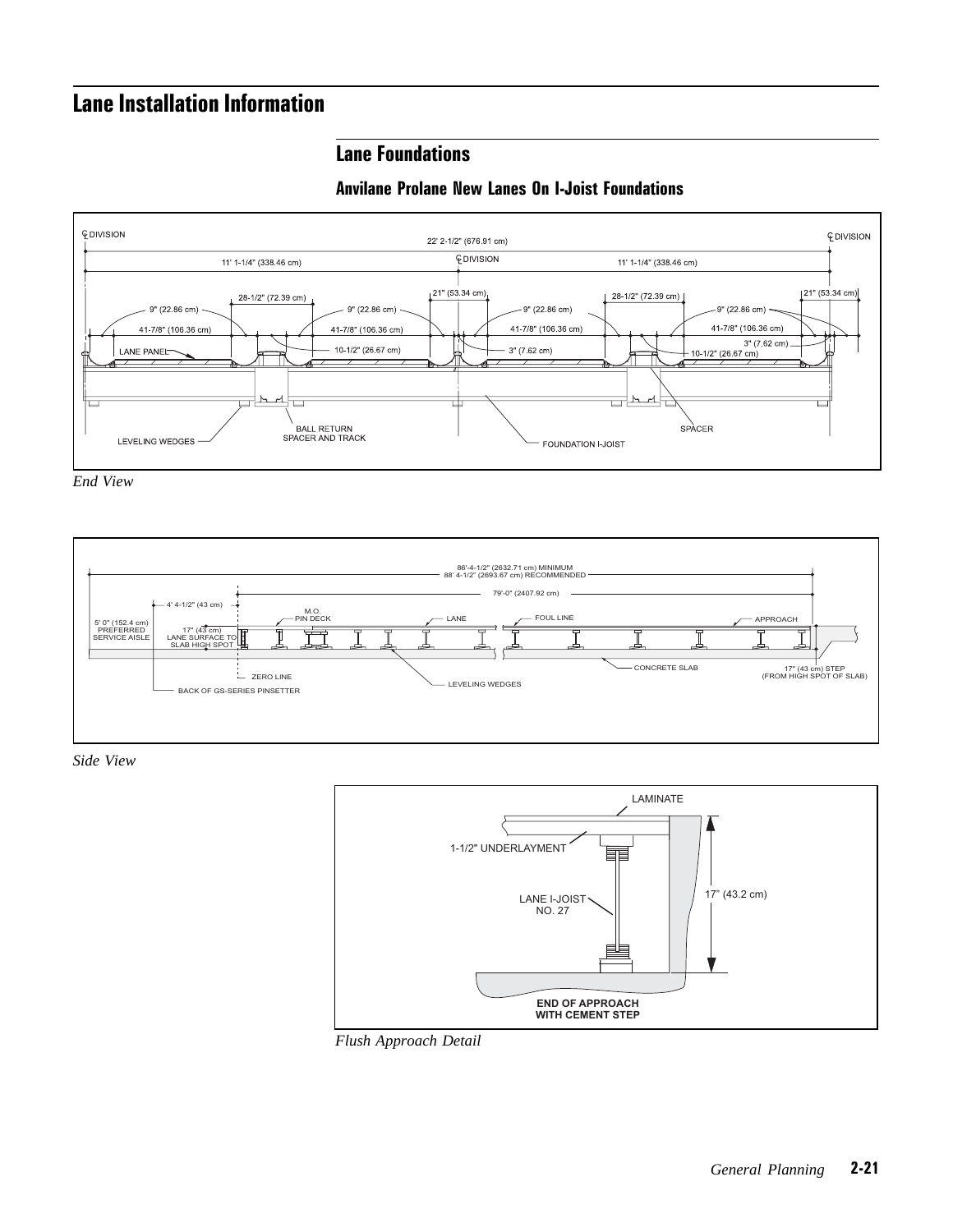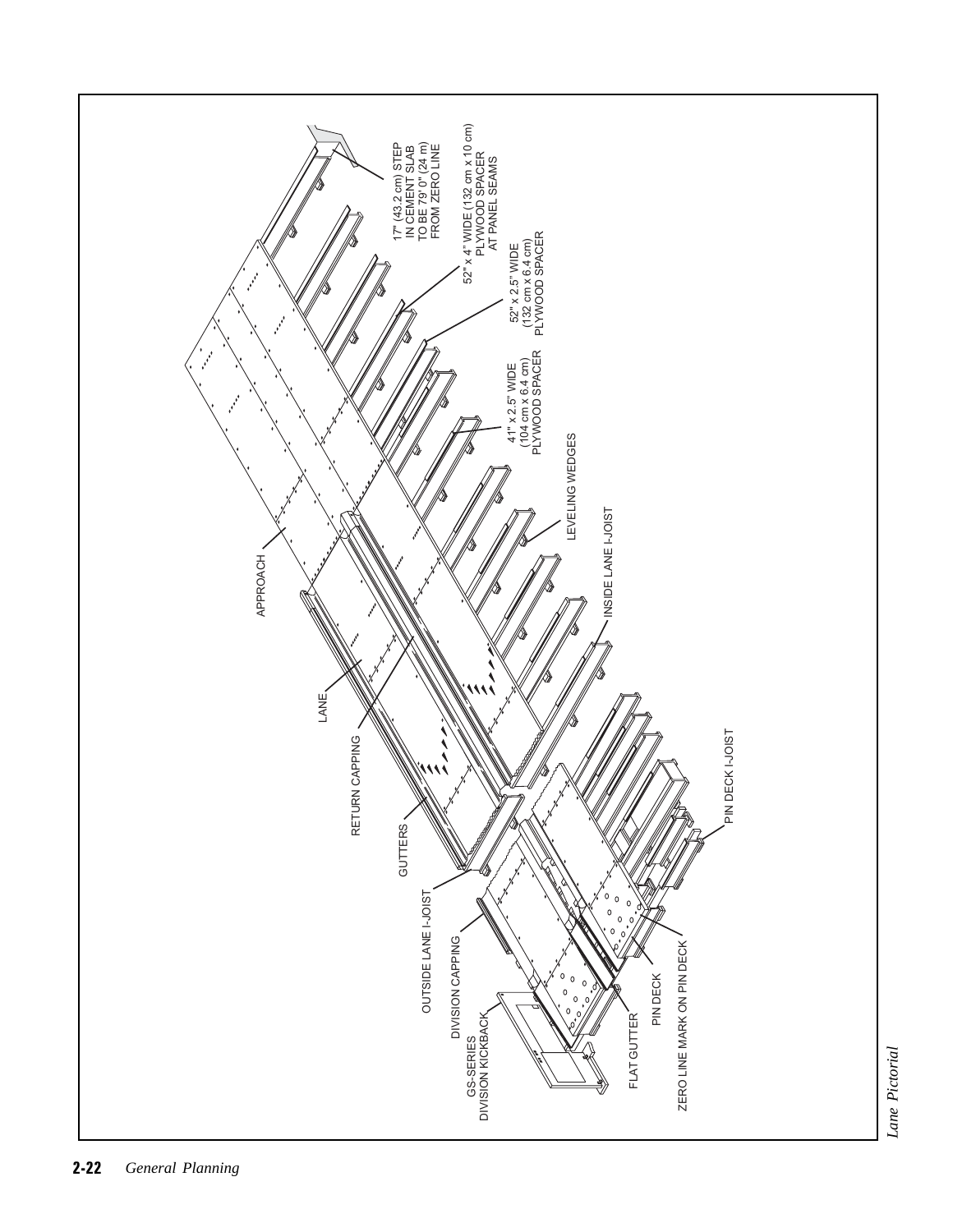# Local Building Codes

The *"Fire Resistant Construction Form"* on following page must be submitted to Brunswick prior to construction.

Local building codes vary from area to area, based on your local code it may be necessary to install draft stops under the lanes. Refer to *"Typical Draft Stop Location"* diagram on page 2-24.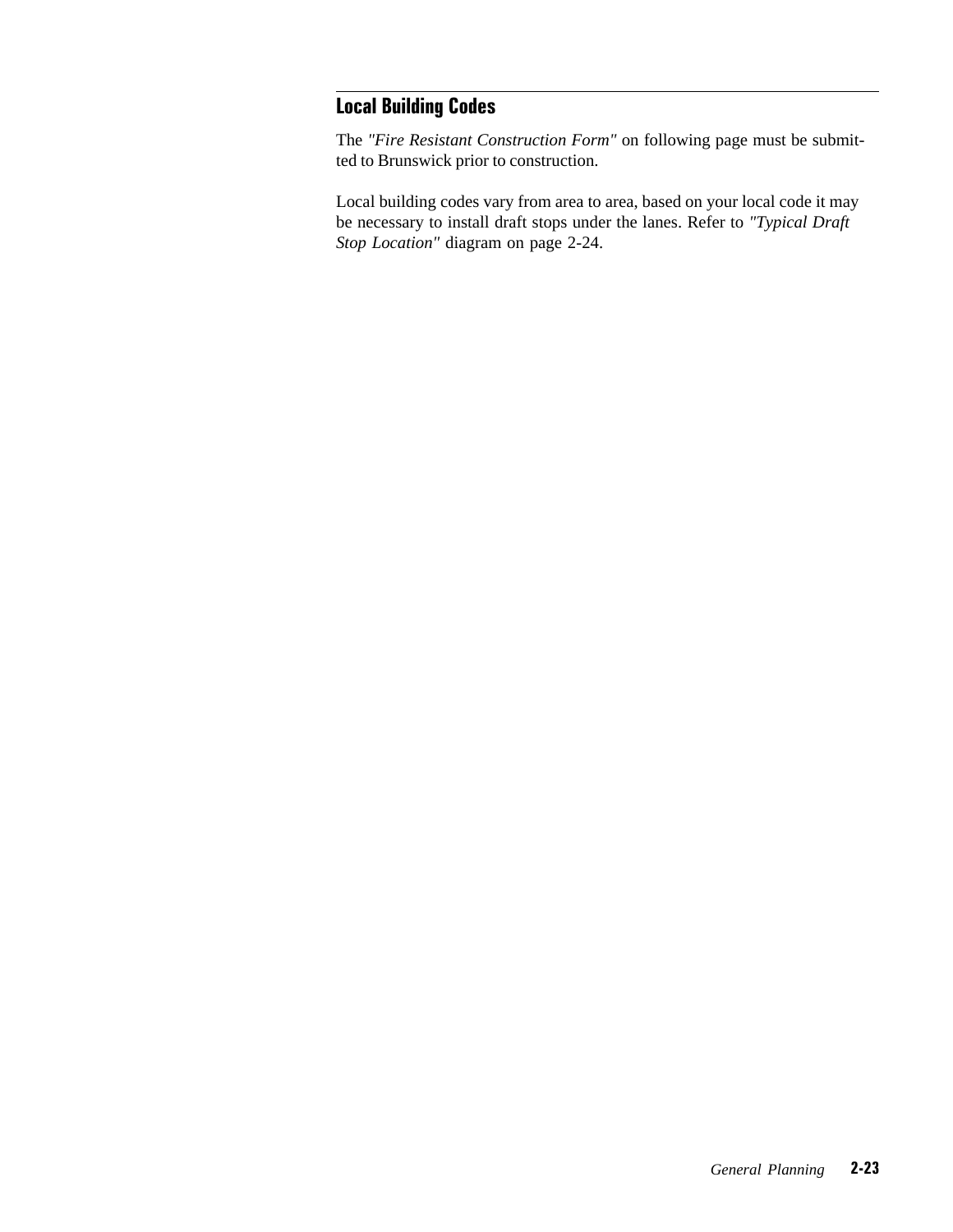# **Brunswick<sup>®</sup> FIRE RESISTANT CONSTRUCTION FORM**

The Brunswick lane foundation consists of high pressure laminate mechanically fastened to a wooden underlayment of engineered strand board. The underlayment is spaced above the floor by engineered lumber I-joists. These components do not meet requirements of fire-retardant-treated lumber. It is the responsibility of the proprietor and proprietor's architect to investigate and comply with local building codes. If additional labor and/or materials need to be added to Brunswick's standard installation in order to comply with local codes, it must be done at expense of the proprietor.

Below is some information the architect may find helpful in complying with local codes. The information is taken from the 2000 Edition of the *"International Building Code"* written by International Code Council. The International Code Council consists of representatives from Building Officials and Code Administrators International, the International Conference of Building Officials and, the Southern Building Code Congress International. The intent of this code was to draft a comprehensive set of regulations for building systems consistent with and inclusive of the scope of their existing model codes. The requirements for bowling lane construction can be interpreted many ways. This code makes clear reference to bowling and lane construction below.

Section 603 of the 2000 Edition of the International Building Code states:

#### **COMBUSTIBLE MATERIALS IN TYPES I and II CONSTRUCTION**

**603.1 Allowable uses.** Combustible materials are permitted in buildings of Type I and II construction in the following applications:

7. Finished Flooring applied directly to the floor slab or wood sleepers that are fire stopped in accordance with *"Section 716.2.7"*

#### Section 716.2.7 states:

716.2.7 **Concealed sleeper spaces**. Where wood sleepers are used for laying wood flooring masonry or concrete fire-resistancerated floors, the space between the floor slab and the underside of the wood flooring shall be filled with an approved material to resist the free passage of flame and products of combustion or fire blocked is such a manner that there will be no open spaces under the flooring that will exceed 100 square feet (9.3m2) in area and such space shall be filled solidly under permanent partitions so that there is no communication under the flooring between adjoining rooms. Refer to *"Typical Draft Stop Location"* diagram on the following page.

Exceptions:

2. Fire blocking is required only at the juncture of each alternate lane and at ends of each lane in a bowling facility.

**Brunswick has installed many bowling centers where the proprietor's contractor installed drywall (sheetrock) fireblocking as specified above. However, by signing below, the proprietor acknowledges that it is his sole responsibility to secure appropriate methods, and seek code approval for the fire-resistance-rated construction if required prior to the start of installation, and pay for all associated material and labor.**

Print or Type Name of Proprietor or Corporate Officer

**Signature** 

Contract Management Brunswick Bowling and Billiards Corporation Post Office Box 329 Muskegon, MI 49443-0329 or Fax: 231-725-3364

Title

Date

FORM (Rev 2-03)

Send To: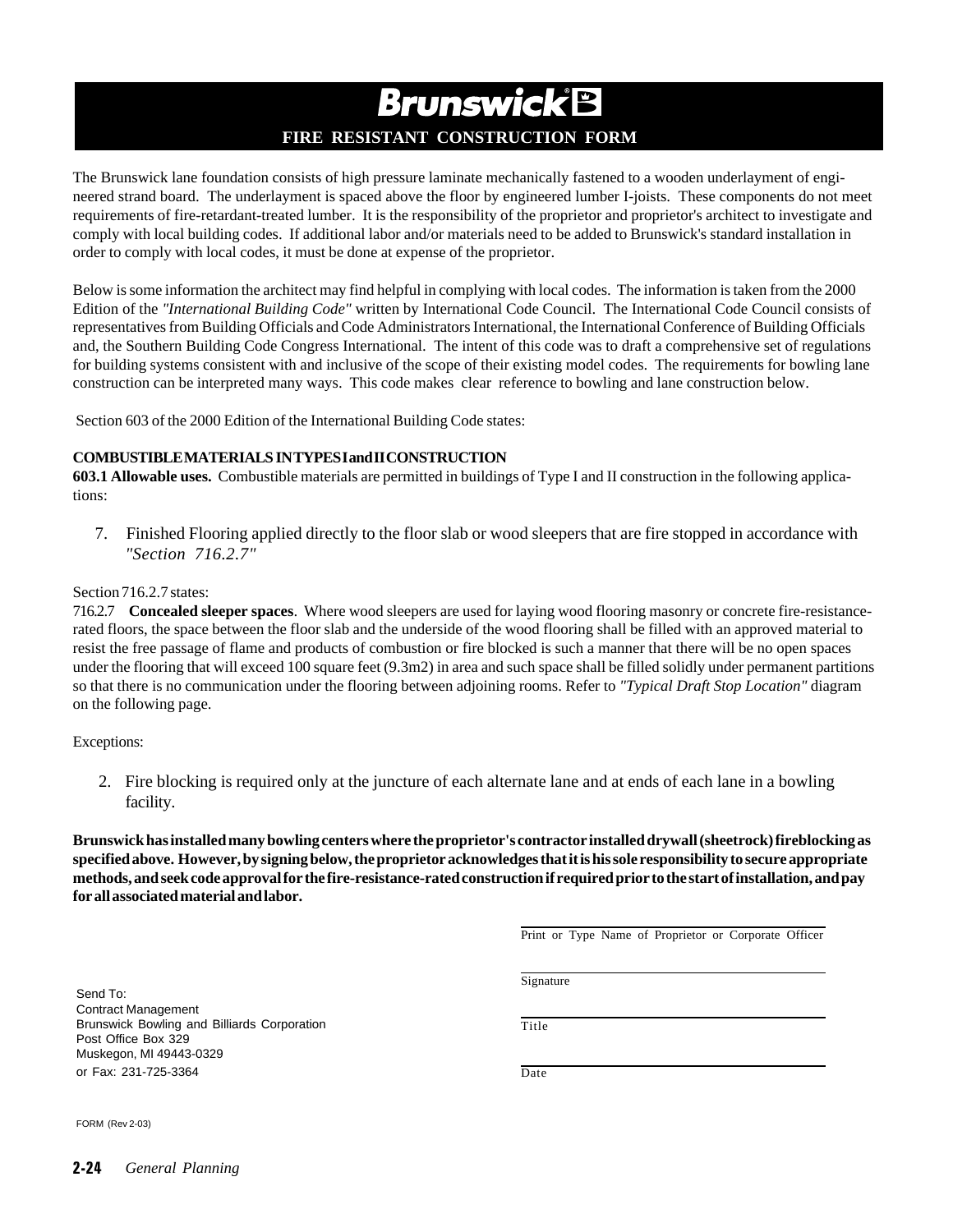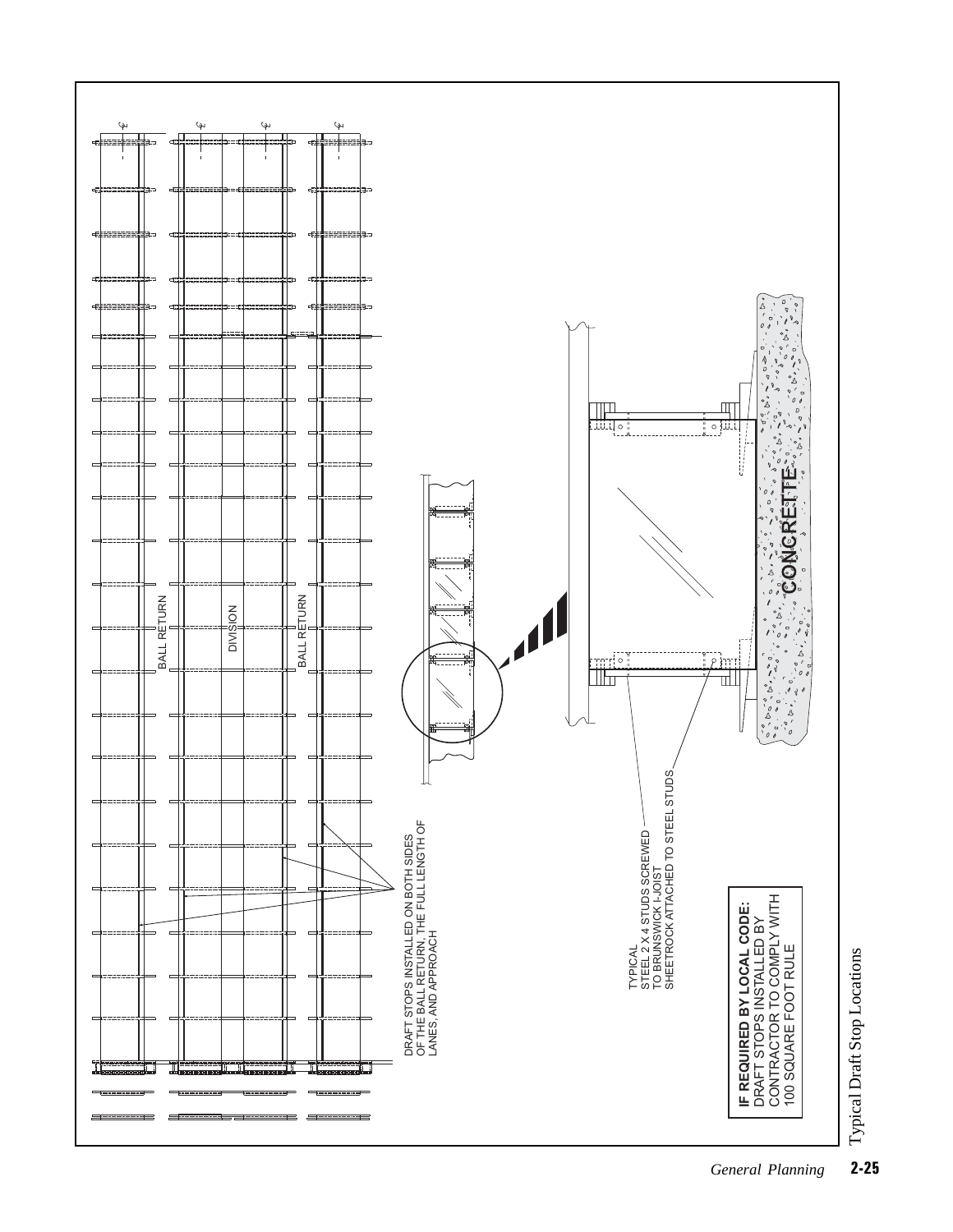# **Ceilings**

## Clear Span Ceiling

A clear span ceiling is the ideal type for bowling installations. When selected, plan to run roof trusses the full length of the lanes rather than the width. This offers ease of future expansion while still providing a clear span. A catwalk should be installed over the lanes to facilitate maintenance of ceiling and roof, plus electrical wiring inspection. It is necessary to ventilate the truss area between ceiling and roof to prevent mold and discoloration from dampness. Fire barriers between the ceiling and the roof deck will often reflect savings in insurance costs. Be sure to conform to venting requirements in the space between the ceiling and the roof.

For security purposes, rest room and storage area ceilings should be "fixed" rather than suspended.

*NOTE: Ceiling is optional over bowling lanes and concourse. If no ceiling is desired, Acoustical considerations should be taken.*

# Ceiling Height

This height generally ranges from 10' to 12' (3.05 m to 3.66 m) above the approach and lane surface. A 12' (3.66 m) ceiling is recommended for installations to accommodate overhead scoring equipment, special effects lighting, and sound systems in the bowler's area.

## Structural Requirements

Regardless of the type of ceiling material selected, a provision should be made for supporting Brunswick scorer overhead equipment. For further information, refer to the Pre-Installation Manual for your scoring equipment.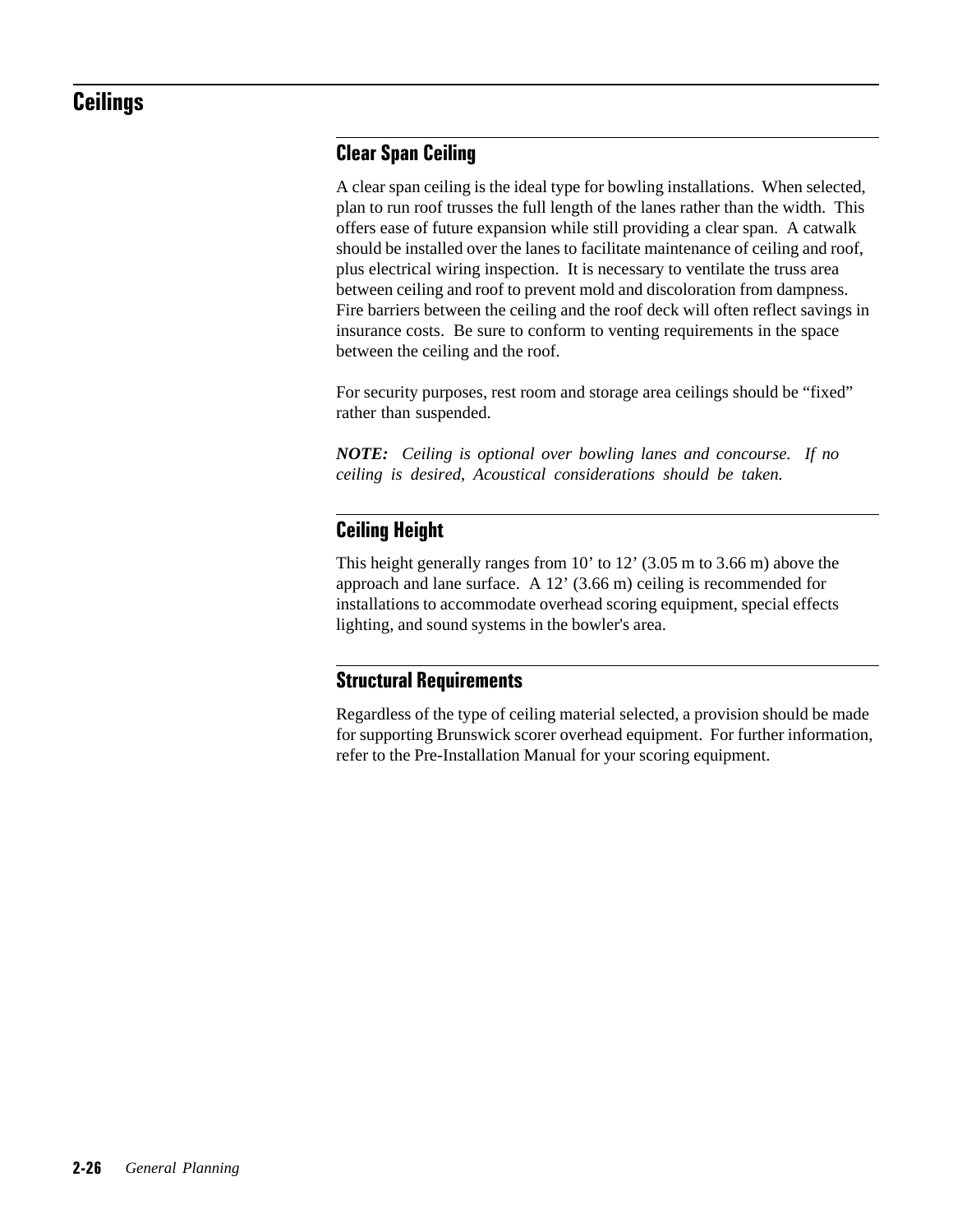